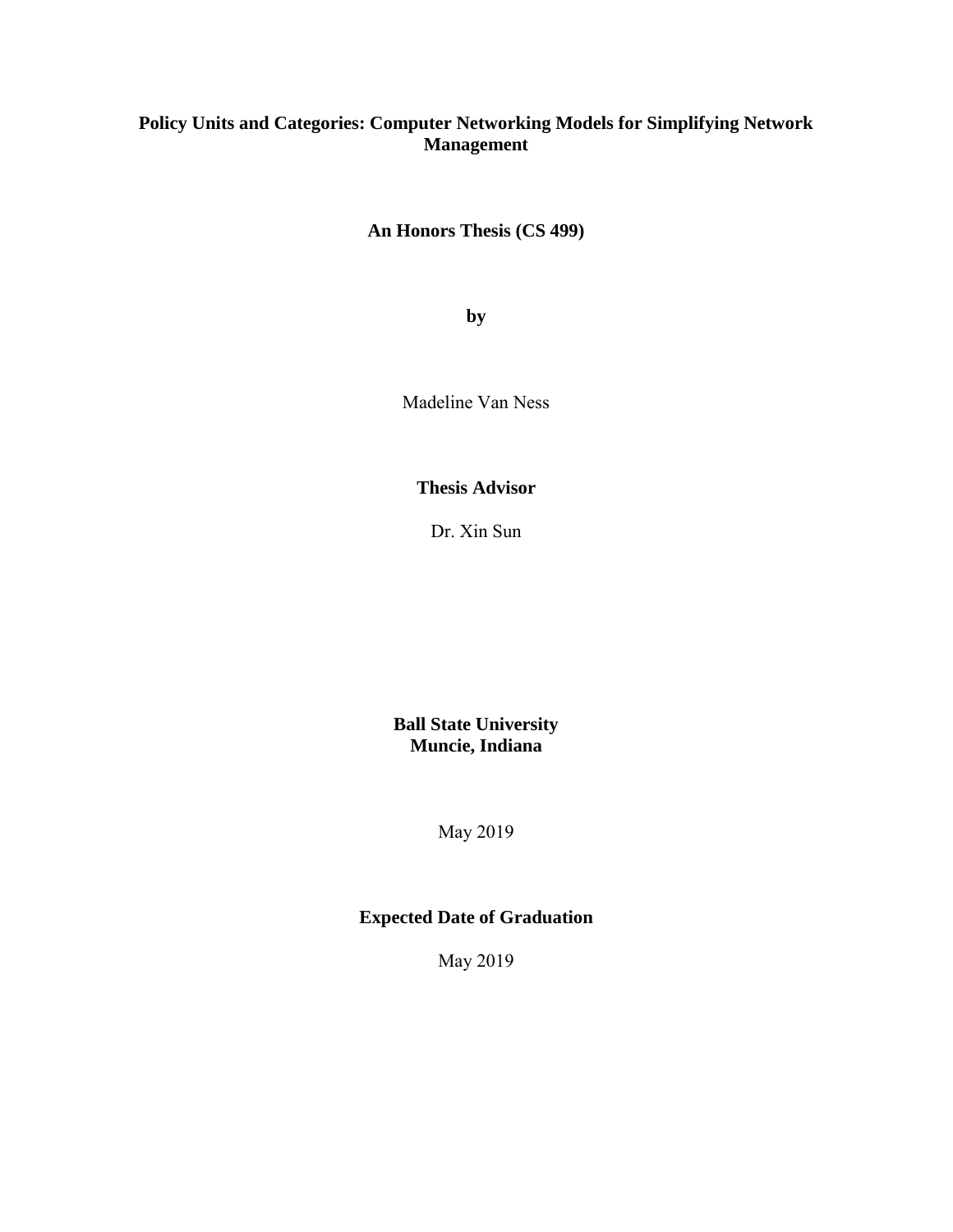### **Abstract**

This paper proposes new models for simplifying policy management in enterprise networks. The application of these models to five operational networks has demonstrated their capacity for abstractly modeling network policy structures and their potential for simplifying network management tasks, which would result in reduced opportunity for human error in network management. This is useful because human error is currently a significant cause of data breaches in enterprise networks, so a reduction in human errors would be greatly beneficial to network security. Specifically, we have created two new models for abstracting policies. The policy unit model divides a network into sections, called policy units, by grouping hosts together according to similarities in the existing policy rules that are applied them. This model allows policies to be viewed and analyzed at a higher level of abstraction, which would increase the efficiency of policy management (e.g., rule changes can be applied to an entire policy unit at once). The category model groups policy units together, giving the potential for even greater efficiency. Analysis of the application of these models to five enterprise networks exposed new insight in policy management in production networks, and showed that policy management in large networks could be greatly simplified through the use of these models. This indicates the potential benefit of integrating our models in future network management systems.

#### **Acknowledgments**

I would like to thank my research advisor, Dr. Xin Sun, for guiding me through the research processes involved in the research for and leading up to my thesis paper, for taking me to research conferences with him, and for all the support he has given me through my college career.

This thesis is based upon the research project led by Dr. Xin Sun, which is funded by the National Science Foundation (NSF) under Grant CNS-1660569, and also by Ontario Systems through the NSF Security and Software Engineering Research Center ( $S<sup>2</sup>ERC$ ). Any opinions, findings, conclusions, or recommendations expressed in this thesis are those of the author and do not necessarily reflect the view of NSF, Ontario Systems, or S<sup>2</sup>ERC.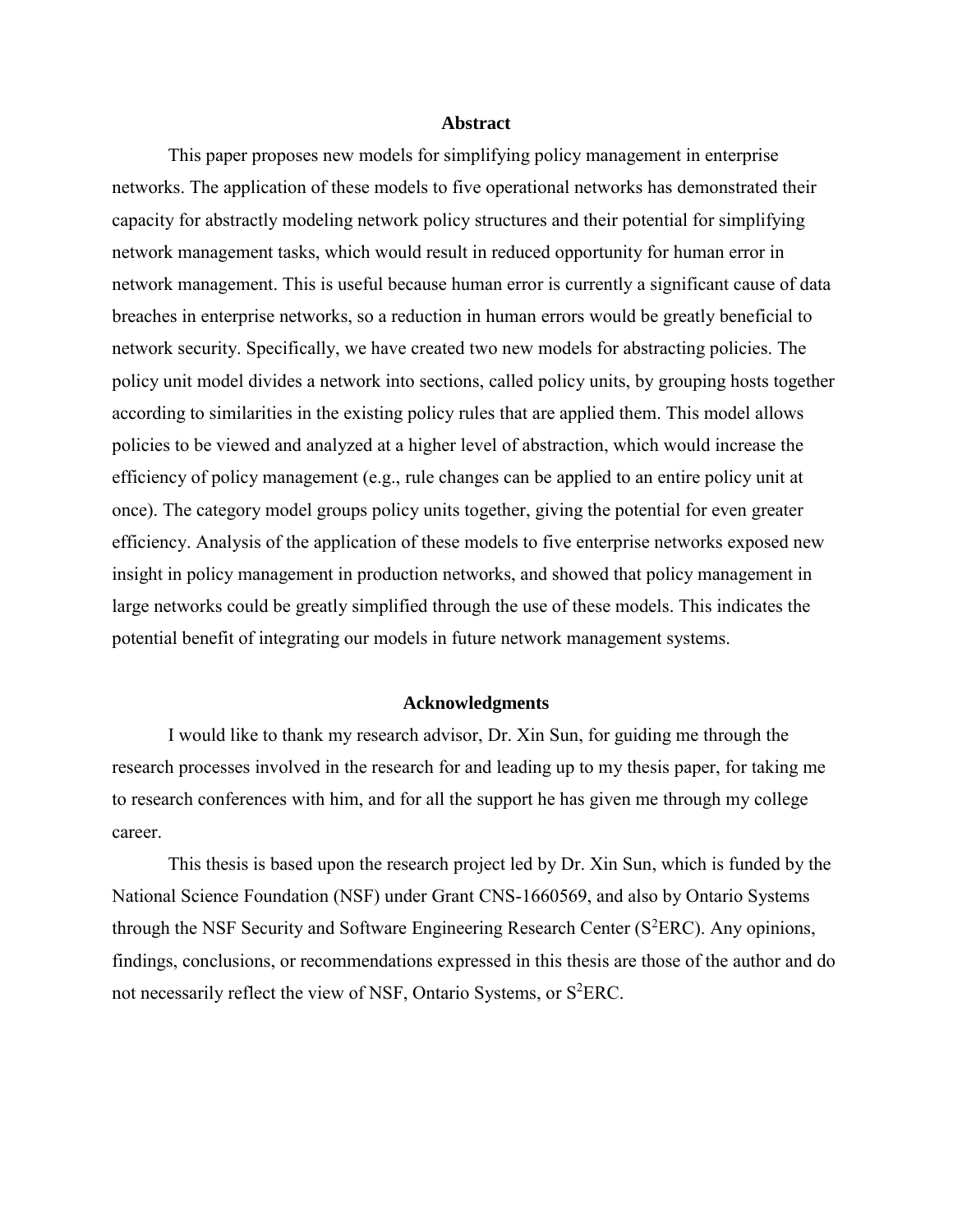### **Process Analysis**

The following research paper documents the creation and analysis of two new models, policy units and categories, that can be used to simplify the task of network administration. Being a paper about digital networking, there are some terms and concepts that the lay reader may be unfamiliar with, which I will briefly describe here. In a computer network, each computer, each server, and all other network-enabled devices (hosts) each have a designated address within the local network they are connected to, called an Internet Protocol (IP) address. This IP address is used to distinguish each device from the other devices in the network, so that digital messages can reach the intended recipients. (This system is often likened to the postal system, with IP addresses being digital equivalents to mailing addresses.) Messages that are sent from one host to another travel through various intermediary devices, such as routers, switches, and firewalls. Routers and switches check the destination IP address of the intended recipient of the digital message and send that message in the direction of its recipient, and routers and firewalls can be configured with rules as to which messages may be passed on, and which will be denied passage. (To continue the postal analogy, the routers and switches functions like post offices.) Networks are often divided into sections, called Virtual Local Area Networks (VLANs), according to policy distinctions (which messages are or are not allowed). This is particularly useful for grouping together hosts in a network that are physically separated from one another, so that they can be treated as a unit as though they were physically together in the network, with their digital messages flowing through the same switches and routers. This can be useful when, for example, a department in an office building has hosts scattered throughout the building, rather than being grouped together into a designated area of the building.

Network administrators are responsible for making sure that the network functions smoothly and securely, and a network's security can be boosted by setting restrictions on which hosts may communicate with which other hosts within and without the network. Some reasons for setting these restrictions might be to reserve a printer for usage only by a company's HR department, or to make sure that a university's grading servers may only be accessed by its faculty members, or to prevent network users from visiting malicious websites. These rules are implemented through Access Control Lists (ACLs), which are text files that consist of a list of individual rules for routers and firewalls to follow to decide whether to send a particular message to its designated recipient or to reject the message and not send it to its recipient. Each rule in an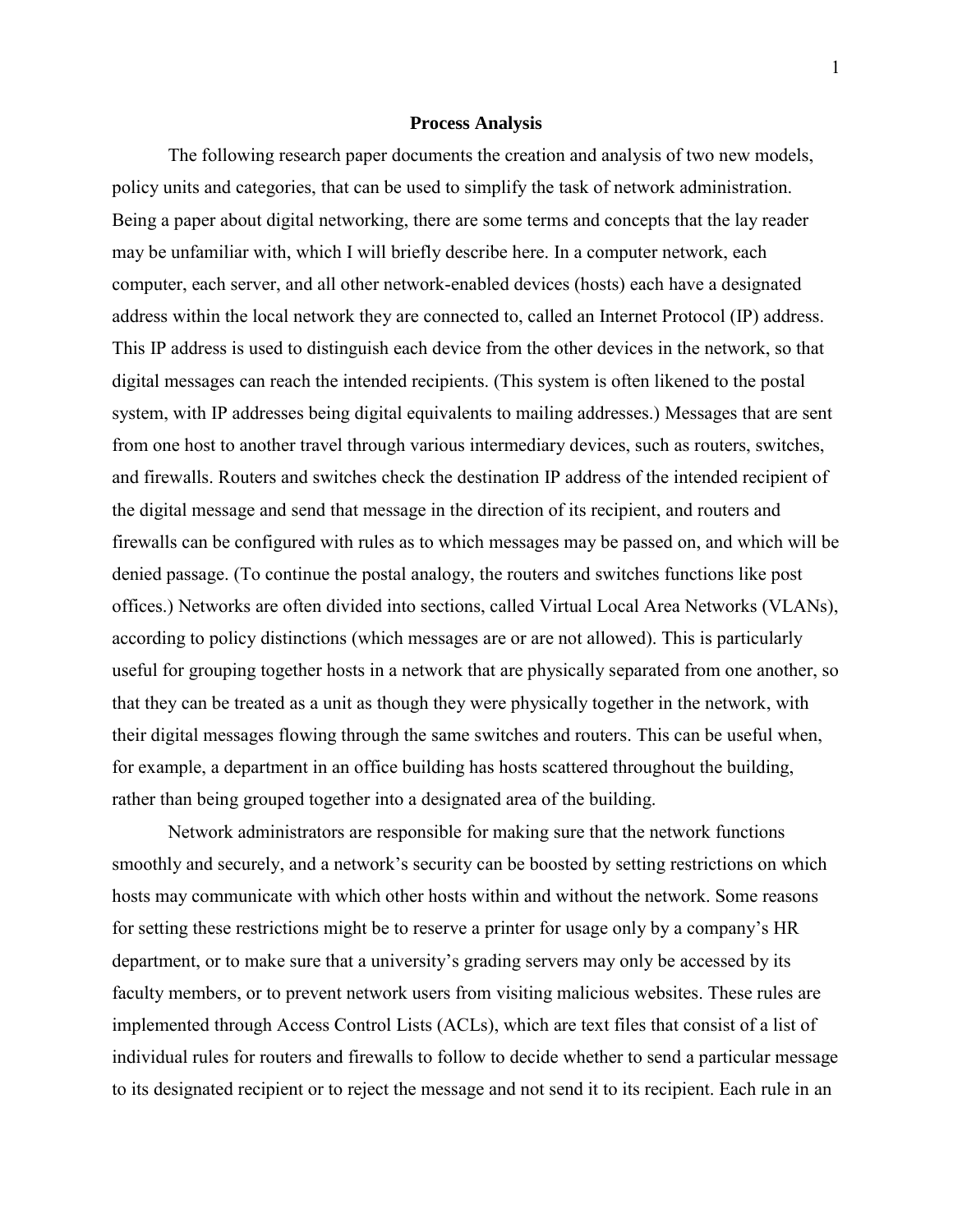ACL file (a policy, although some policies can be made of multiple rules) specifies a sender or group of senders and a recipient or group of recipients, and states whether to allow the sender(s) to send messages to the receiver(s). In practice, these ACL files can grow incredibly large, which can make maintenance of the rules difficult and prone to errors, which can in turn lead to vulnerabilities in a network's security.

The inspiration for the paper's research was a desire to help simplify the task of network management by providing an elevated level of abstraction through which to provide an automated, network-wide model of a network's ACL files in order to present them in a more compact and understandable format. The research process began with the acquisition of network configuration data and ACL files from several production networks, supplied by my research advisor Dr. Sun, alongside some previously-developed Perl scripts for deconstructing the network configuration into more easily usable parts, such as lists of the network's VLANs and their IP ranges. This previous research proposed the idea of the Policy Unit model my thesis discusses, and had developed scripts for forming policy units from a network's configuration. My research started with writing scripts to analyze these policy units in relation to the networks they came from, and in relation to each other, and I then visualized the data gathered from these analyses by making graphs.

After this analysis, Dr. Sun and I decided that it may be beneficial to look at not only policy units based around the hosts that were sending information (the kind analyzed in the previous research), but also policy units based around the hosts that were receiving information. In order to extract these two kinds of policy units from the network configuration files, I had to write my own set of scripts. These scripts were particularly challenging to write. Firstly, I needed to record an entire network's worth of configuration data into one multidimensional data structure so that individual configuration rules could be dynamically added as they were read in from the ACL file, and then later each part of the data structure could be compared to the rest of the parts in the structure for similarities from which to formulate the actual policy units. Next, implementing this multidimensional structure proved to be its own challenge because the language I used, Perl, does not support multi-dimensional data structures, so in order to contain an entire network's worth of configuration information in one data structure, I had to formulate a series of one-dimensional data structures that each referenced the data structure of the next level down (and because Perl data structures can only contain one type of data, I also had to create a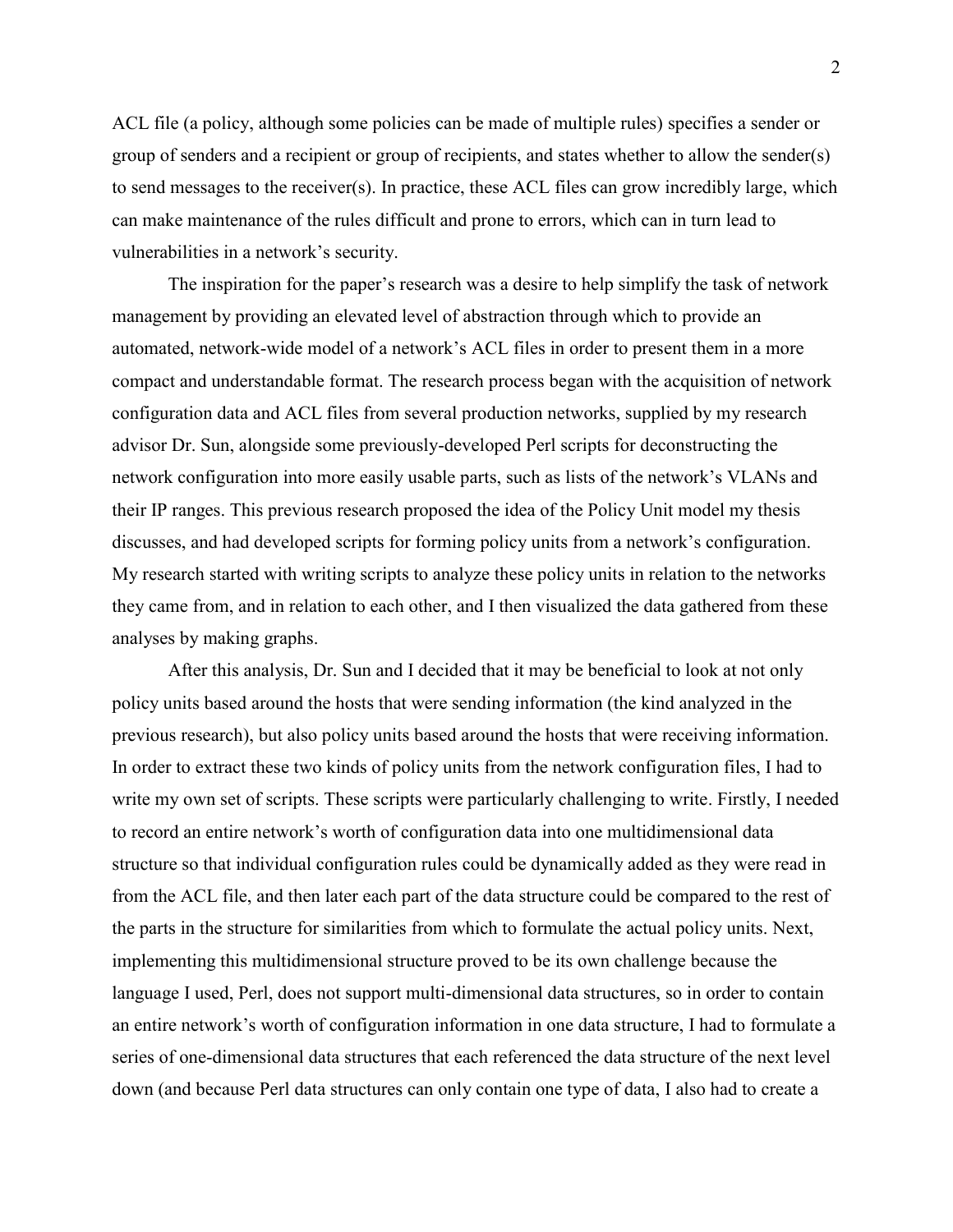data-storage object for one of the data structures in order to be able to contain multiple types of data (integers and pointers) in a single data structure). After writing the scripts and executing them on the sample production networks, I analyzed these newly-generated policy units from each network just as the previous policy units had been analyzed, and made graphs to visualize the results.

With the policy unit model having been analyzed, discussions with Dr. Sun led to the proposal of a further level of abstraction for networks, the category, and I wrote scripts to generate categories from a network's policy units, analyze these categories in comparison to their networks' other attributes and to each other, and to generate graphs of the results. This model also required some creative thinking to determine the manner in which policy units would be grouped together into distinct categories; I ultimately developed an algorithm that would generate the smallest possible number of categories from the policy units in a network, to maximize the potential efficiency of the model.

## **1. Introduction**

One major concern among enterprise networks is security, and if network management can't keep up with, and outpace, hackers, they run the risk of major data breaches, such as those of Yahoo, who lost the data of three billion users [1], [2], and Sony, who lost substantial quantities of employee information [3]. These breaches, and others like them, resulted in the loss of private data belonging to the companies and their users and employees, cost them time and money in researching the breaches and handling the technical, legal, and publicity aspects of the aftermath of the breach, and reduced users' trust in the security of their data with these companies. Another issue these networks face is unintended network downtime, which disrupts the userbase and prevents employees from being able to do their jobs; the greatest cause of this issue is human error in network management [4]. Across the board, issues resulting from faulty or insufficient network management are detrimental to all involved parties, so it is important to consider how we can improve network management techniques and tools to reduce the likelihood of such errors occurring.

This paper aims to try to help solve these issues in network management and security by exploring new abstractions and models for automated, systematic analysis of network security, and their potential value for integration into other research in this area to be applied to help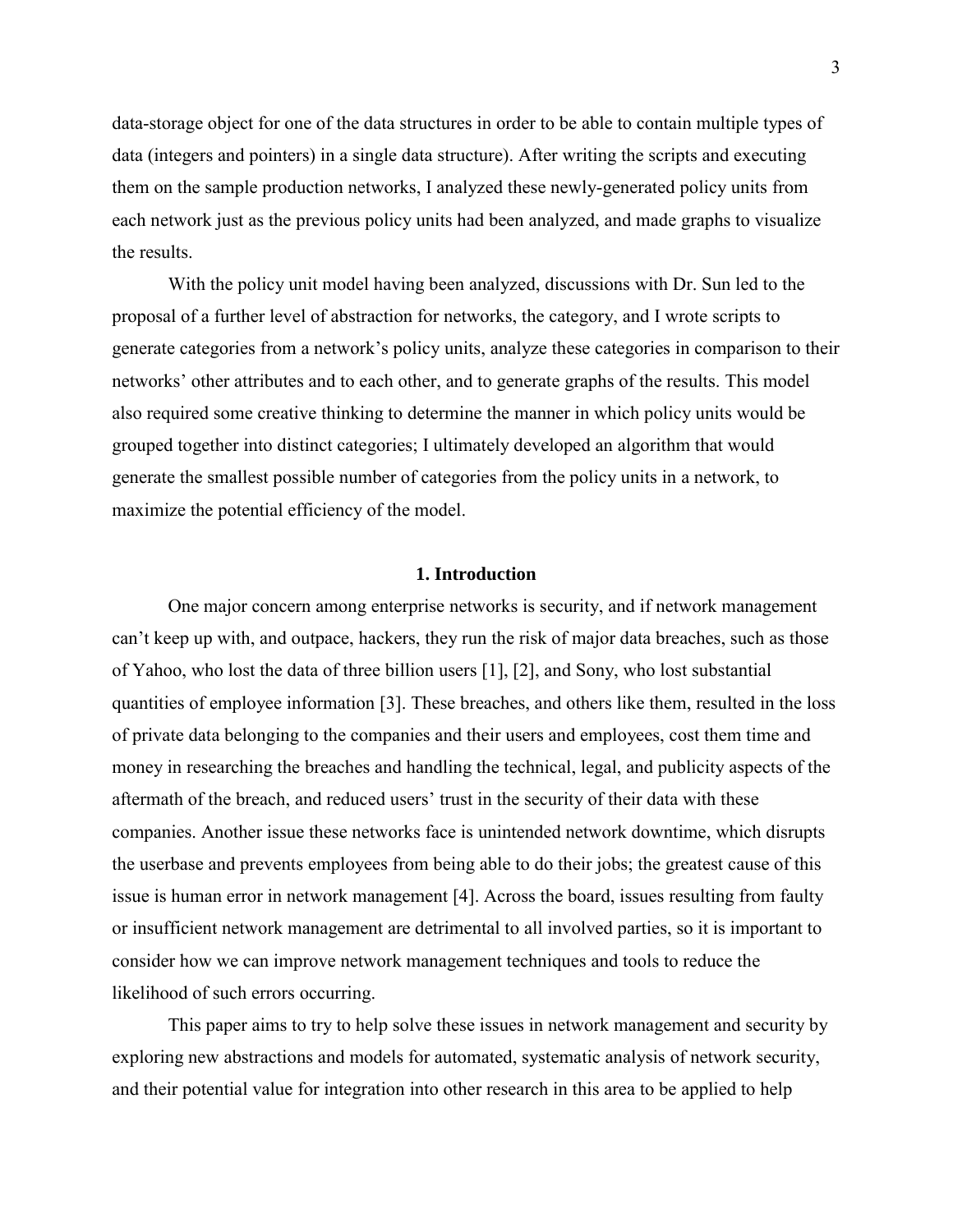network administrators better do their jobs.

One of the proposed new models is the policy unit. Policy units are groups of network addresses that are subject to the same policy treatments from their network's security rules, such as access control rules and firewall rules, which can therefore be logically treated as a unit when considering changes to those security rules. Being able to handle network hosts as units in this manner could prove useful to network administrators by reducing the opportunities for human error when rules need to be changed. Presently, rule changes are applied to one host at a time [5], leaving plenty of room for errors of omission, where a host or two get skipped by the network administrator and therefore do not receive the rule change, and errors of inaccuracy, where the rule change gets mis-typed for one or more of the hosts. If a rule change only needs to be applied to one policy unit in order to affect all the desired hosts, such errors would be far less likely, and the network administrator's job would be much quicker and less tedious.

Another new model, which is a further abstraction from policy units, is the category. If one were to view each policy unit as a set of hosts that is produced from an intersection of two larger sets, then categories are those larger sets that intersect to produce all of the policy units of a network. In more practical terms, categories are broader groups of network addresses that might be handled with similar network policy rules; for example, one policy unit might cover faculty members within the physics department in a university network, and this policy unit would be produced by the intersection of the physics and faculty categories within that network. By applying this further abstraction of categories to the policy unit model of network administration, the modification of network policies could be further simplified: rather than having to apply the same change to each faculty policy unit within each department separately, that change could instead be applied once to the faculty category, which would further streamline and simplify the process of making such modifications to the network, beyond what could be achieved with just the policy unit model.

In our research, we have developed the concepts of policy units and categories, and have applied these models to real-world networks to analyze the applicability of the models, and the effects produced by their application. In order to validate our models and study their applicability, we have collected complete configuration snapshots from five operational enterprise networks. Each snapshot includes the configuration files pulled directly from all the networking devices in a network. The application of the models to our sample networks involved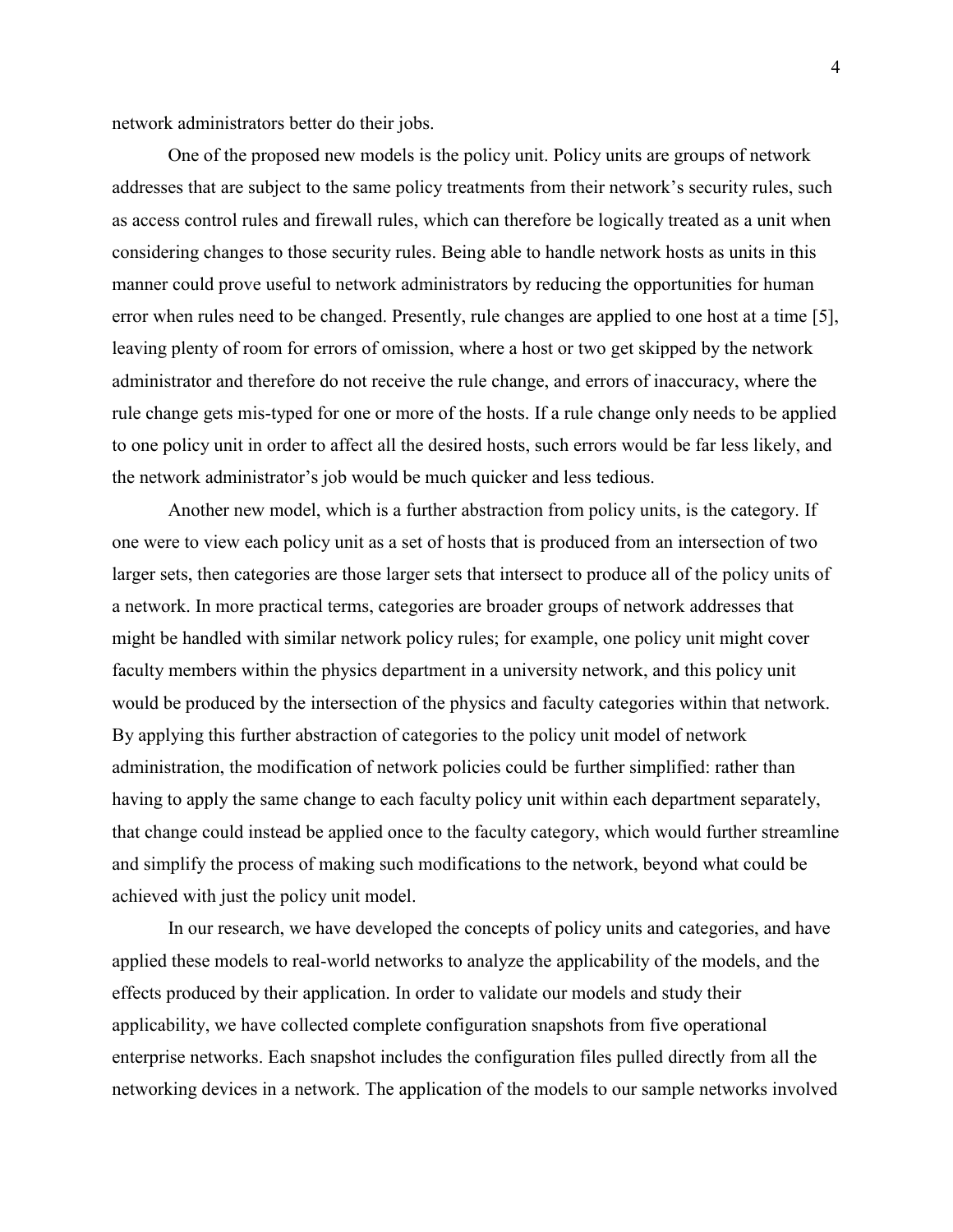the development of algorithms to extract and analyze existing network policies from the configuration files, and then fit and restructure the existing data into the framework of our models. We then examined the networks through the lens of our models to inspect the characteristics revealed, such as similarities and differences in distribution of policy units and categories across the networks, and trends in sizes of policy units and categories, and how well they align with network-level host grouping schemes that are currently in use (virtual local-area networks).

Our findings from our sample networks shoewd that policy units came in a wide range of sizes, but most were either large (upwards of 500 IPs) or small (ten or fewer IPs). Among the sample networks, the smallest observed policy units contained only one IP each, and the largest contained billions of IPs each, while most policy units contained between 100 and 100,000 IPs each. Additionally, it was found that the number of VLANs (Virtual Local Area Networks) in a network seemed to have little to no bearing on the number of policy units in that network. The number of IPs in a network also seemed to have only a minor influence on the number of policy units in that network; the size of a network and the complexity of that network therefore seem to be largely unrelated to one another. With the application of categories, we found that the number of categories in a network tended to be significantly smaller than the number of policy units in that network, especially in networks that had many policy units: one network in particular had more than 30 policy units, but fewer than 10 categories. However, it should be noted that networks with three or fewer policy units did not benefit from the application of the category model, as these networks had at least as many categories as policy units. This shows that networks with very simple policy layouts might not benefit from the addition of categories, despite the major benefits provided when applied to networks with complex policy layouts.

By applying the models of policy units and categories to networks, the task of network management can be simplified, which would reduce the chances for human error. The application of policy units would allow for individual hosts in a network to be grouped together, which would greatly reduce the number of steps needed to modify a network's policy rules, as opposed to applying a new rule to each individual host one by one, and the application of categories would allow policy units to be grouped together as well, which would further reduce the complexity of making changes to the network. This reduction in complexity would make the task of network management simpler and faster, which would lead to increased efficiency and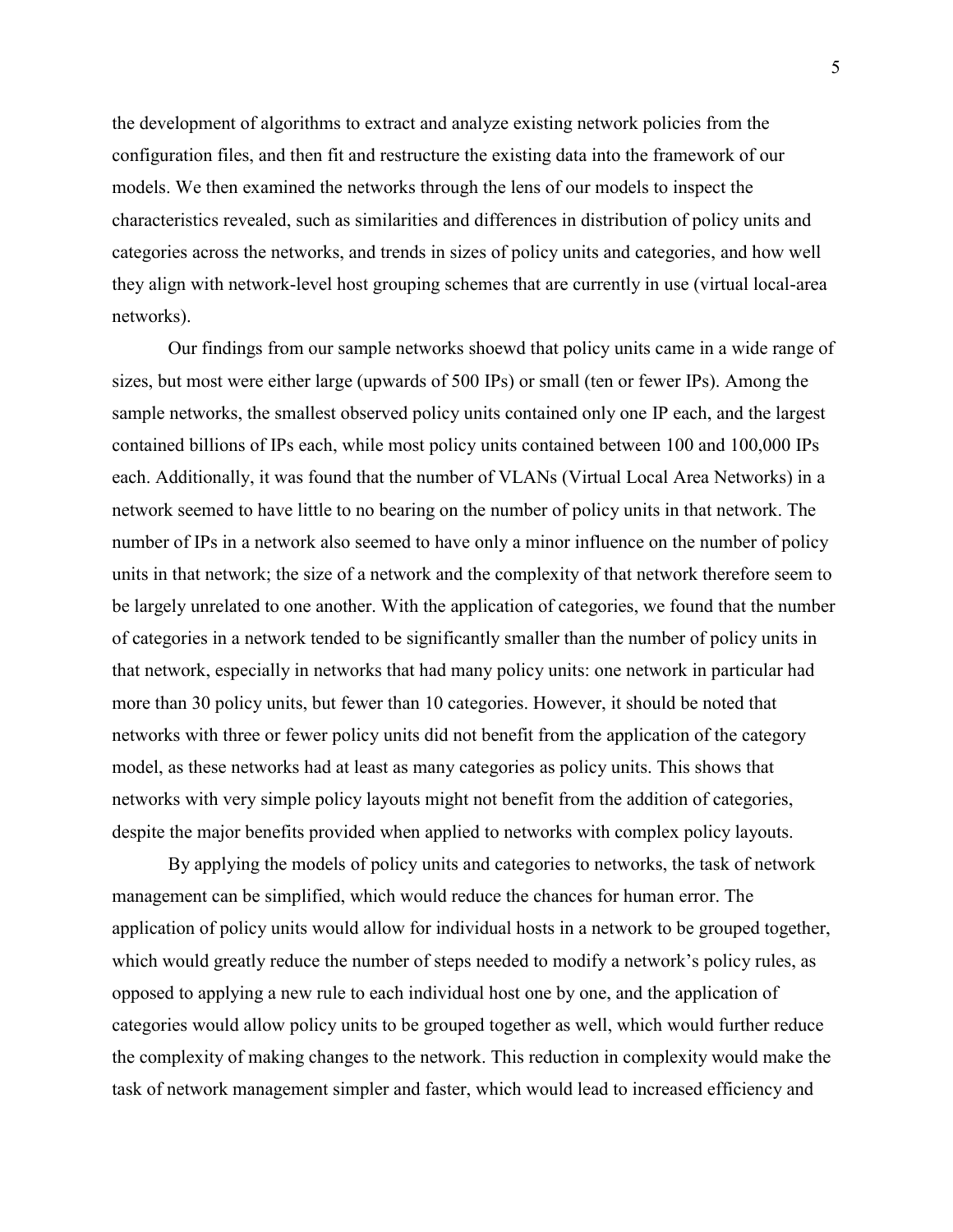decreased human error in the management of the networks.

This work introduces and explores policy units and categories as models to be applied to networks, and analyzes the specific potential benefits of their application, but this is only the first step towards their introduction to the sphere of network management and security. Further efforts would go towards refining the models, perhaps further analyzing the effects of their applications to networks, and ultimately implementing them in a usable manner for usage by network administrators.

#### **2. Related Work**

Network management as a field tends to rely on software solutions for managing configurations, security, and performance, and to handle network faults, and while the software used for managing networks has been advancing along with network technology and usage requirements, it has been falling behind the curve [6], leading to increased reliance on manual, human operation over automated, digital operation. The task of network management can be made more difficult by the field's lack of comprehensive tools, leading network managers to have to rely on a set of software components that are specialized for various specific tasks, and are not necessarily compatible with one another [7], [8]. One proposed networking software solution divides networks into separately-managed domains [9]. The policy unit and category models proposed in this paper also break networks into smaller groups, but take a different approach towards doing so. As is common in many fields, however, not all software solutions are appropriate for all usages, as explored in [10]. Security is one of the most important issues in networking, as explored by [11], so there has been research into network management software tools that integrate network security features, such as is proposed in [12].

One research area in network administration that aims to fill in the gap between networking software and hardware is software defined networking (SDN), as introduced in [13], which is a system by which a network is controlled by a centralized software system, rather than the many, decentralized hardware components of the network. This centralization of network administration more easily facilitates consistency of the application of rules across the network, and increases the efficiency of making rule changes to the network. Different approaches to SDN can produce varying degrees of effectiveness and efficiency, and the differences between some of these approaches are explored by [14] and [15]. One such approach to an implementation of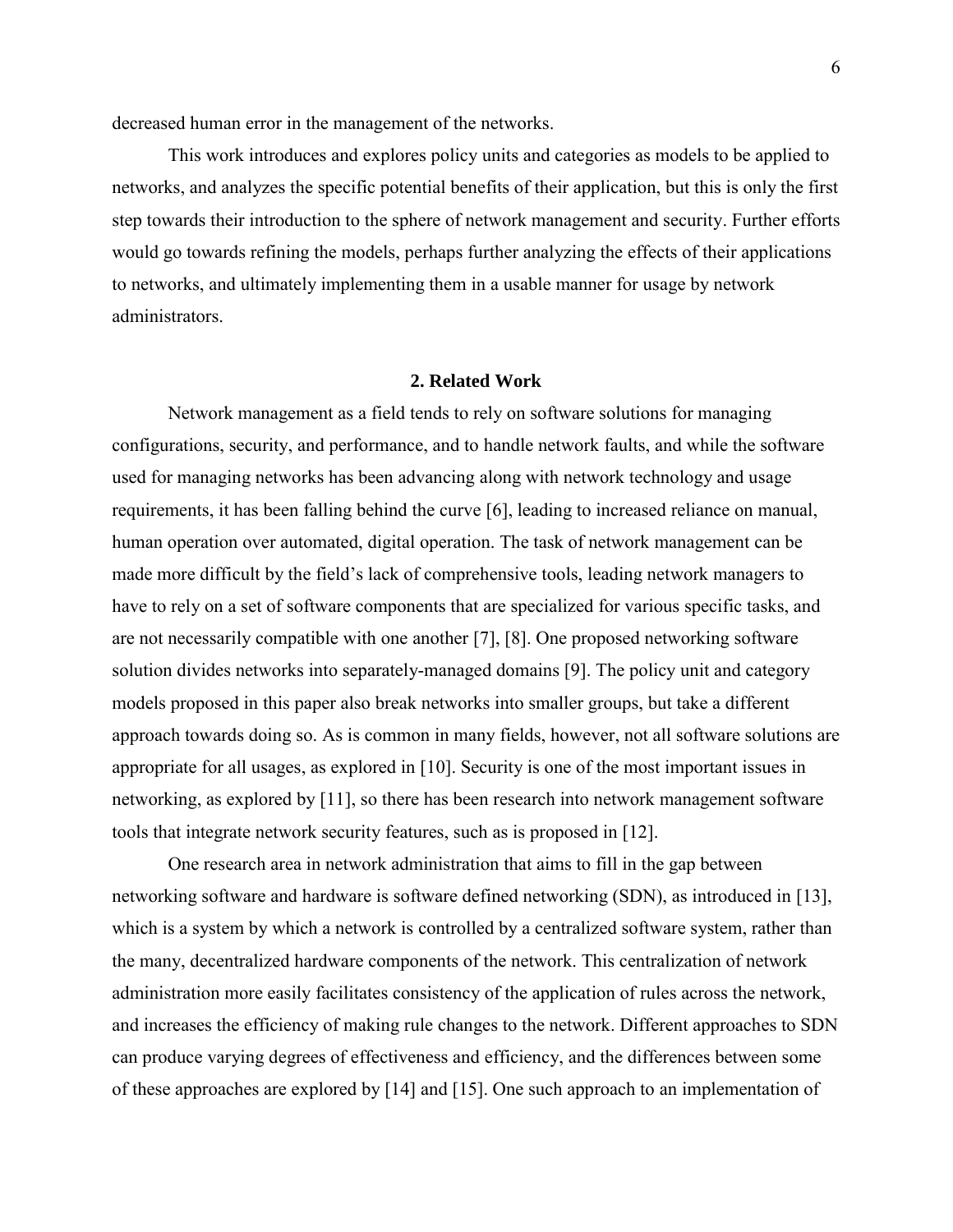SDN is to slice the topology of a network into dynamically-managed slices [16], and another approach is designed to allow the network administrator to manually group together parts of the network to fit their needs [17]. Our approach falls somewhere between these two approaches, in that networks are split up into groupings based on pre-existing rules, but these groupings are not overtly customizable. Different approaches to SDN offer differing levels of automation, customizability, and dynamic control, and our approach focusses on automation, with a moderate degree of dynamic control.

### **3. Policy Units and Categories: Concepts, Models, and Algorithms**

This section introduces the policy unit and category models, explains their structures and purposes, and describes the algorithms used to produce them based on input data from existing network configurations. This section also goes over examples of how the introduced algorithms function, for a more thorough understanding of how the models and their algorithms function in practice.

## 3.1 Policy Units

The policy unit model is an abstraction by which individual IP addresses in a network can be grouped together and handled as a cohesive unit. More specifically, the IPs are bundled into these groups according to similarities in how they are already handled by their network's security rules (Access Control List (ACL) rule sheets, specifically). In this paper, we group IPs into policy units in two distinct ways:

- **Source Policy Units,** which are formed by grouping together IPs that may access the same set of other IPs, and
- **Destination Policy Units,** which are formed by grouping together IPs that may be accessed by the same set of other IPs.

## 3.1.1 Model

An illustration of the Policy Unit model applied to an example network is given below in Fig. 1: hosts A and B are computer science department faculty members, hosts C and D are computer science department printers, hosts E and F are computer science department students, host G is a biology department printer, hosts H and I are biology department students, hosts J and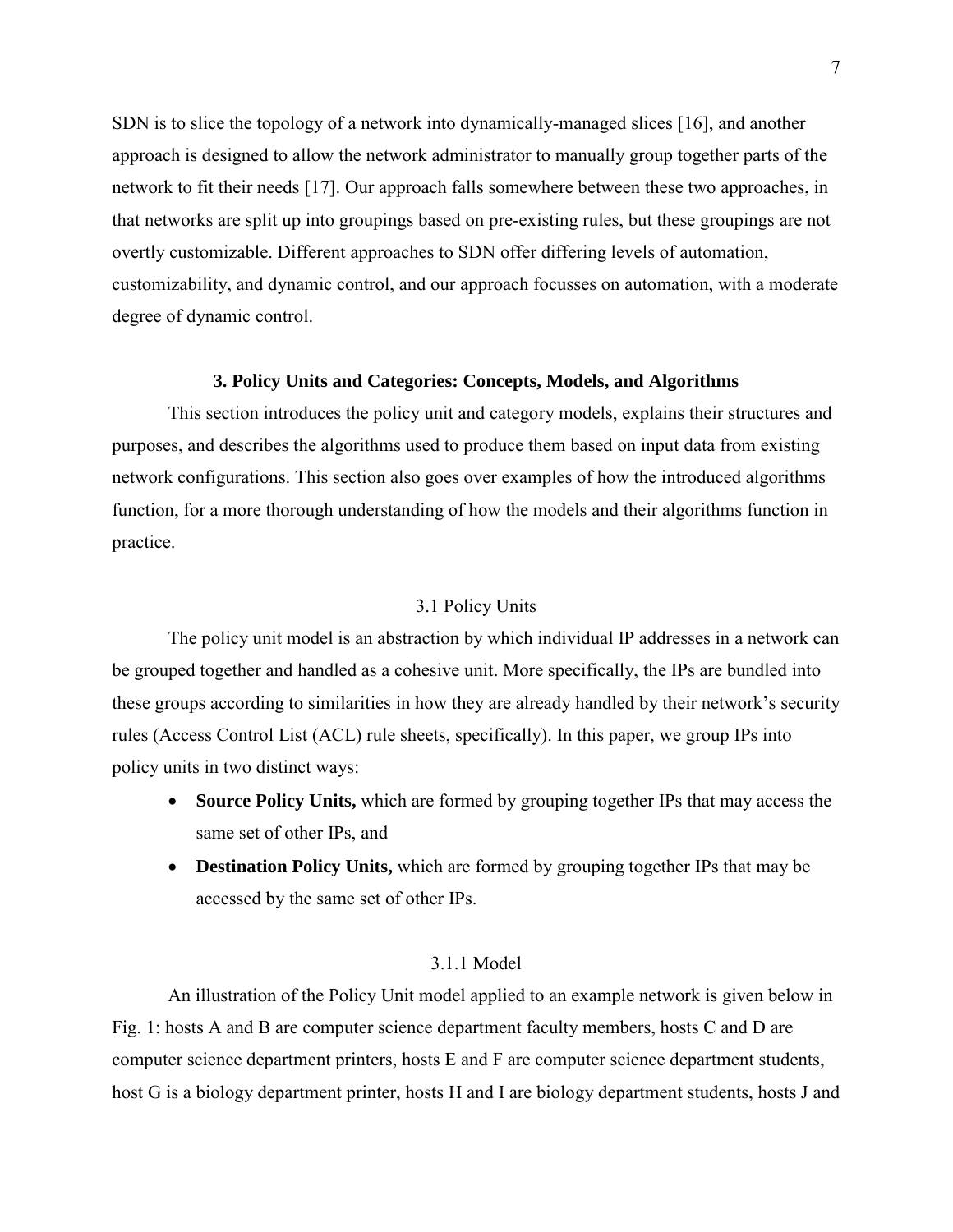K are biology department faculty members, and host L is a grading server. In this example, there are some accesibility rules in place. Faculty and students of a department may access their department's printers (A, B, E, and F may access C and D; and H, I, J, and K may access G). Faculty members from any department may also access the grading server (A, B, J, and K may access L).

Given these rules, we can group the hosts into *source*-based Policy Units (Source Policy Units): A and B (Computer Science Faculty), which may access C, D, and L (Computer Science Printers and the Grade Server); E and F (Computer Science Students), which may access C and D (Computer Science Printers); J and K (Biology Faculty), which may access G and L (Biology Printer and the Grade Server); H and I (Biology Students), which may access G (Biology Printer); and lastly, C, D, G, and L (printers and grading server), which may not access any of the other hosts.



**Figure 1**, Policy Units in a Network

We can also use these accessibility rules to group the hosts into *destination*-based Policy Units (Destination Policy Units): C and D (Computer Science Printers), which may be accessed by A, B, E, and F (Computer Science Faculty and Students); G (Biology Printer), which may be accessed by H, I, J, and K (Biology Faculty and Students); L (Grade Server), which may be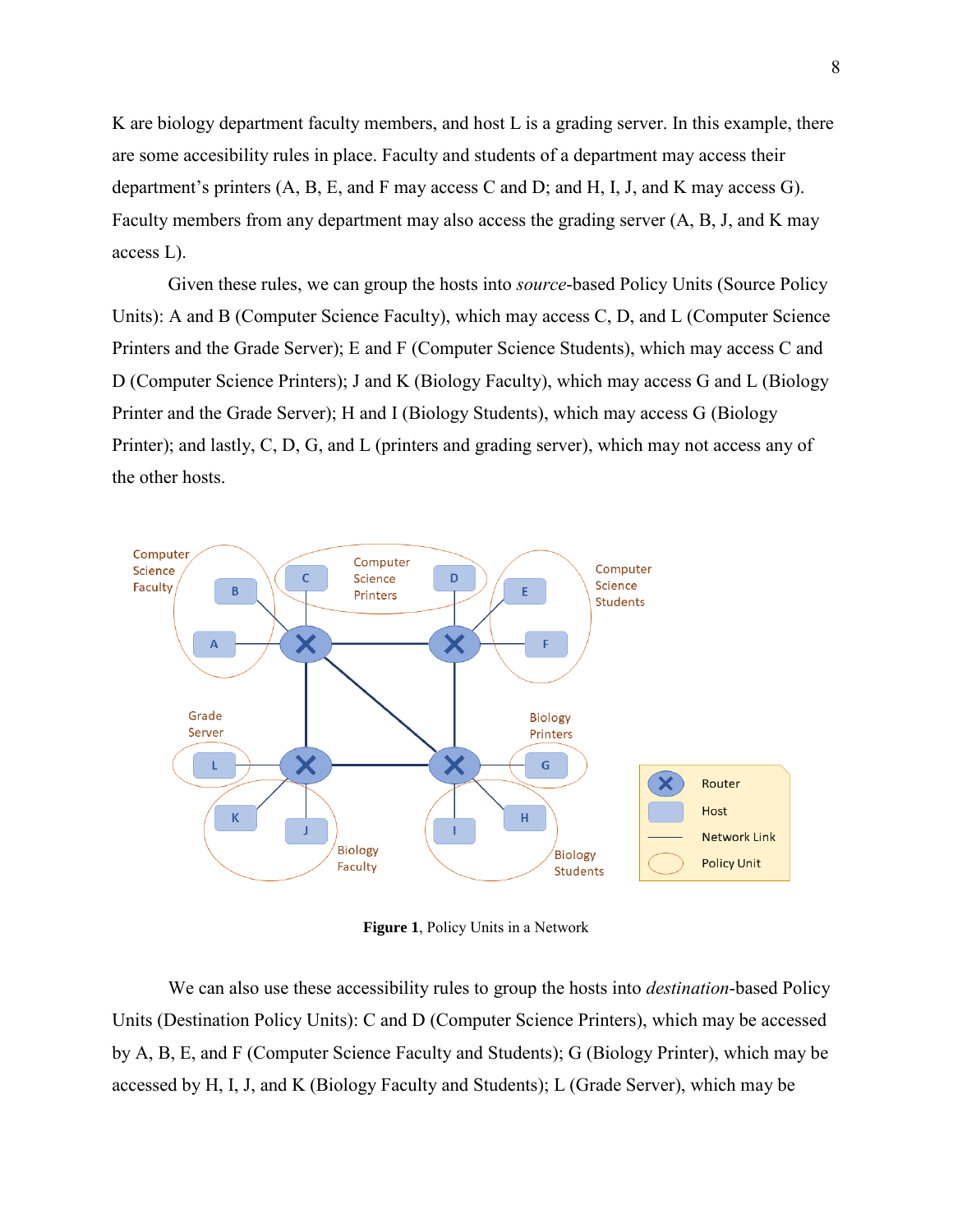accessed by A, B, J, and K (Computer Science and Biology Faculty); and lastly A, B, E, F, H, I, J, and K (Computer Science and Biology Faculty and Students), which may not be accessed by any of the other hosts.

## 3.1.2 Data Structure for Deriving Policy Units

The source Policy Unit model uses a nested data structure that has four levels, as follows (illustrated in Fig. 2):

- Level 1: The first (outermost) level structure is an array termed *Policy Array*. Each element of the array is a reference to a unique Policy Column, defined below.
- Level 2: The second level structure is a 3-tuple termed *Policy Column*. The first element of the tuple is the beginning IP of a source host IP range (a linear sequence of IPs that can assess, or cannot access, the same set of destination hosts). The second element is the ending IP of the same source host IP range. The third element is a reference to a unique Policy Body, which is defined below.
- Level 3: The third level structure is an array termed *Policy Body*. Each element of the array is a reference to a unique Policy Block (defined below). A Policy Body represents a segmentation of the entire IP space into blocks of IPs that can, and cannot, be accessed by the host IP range defined in the level 2 Policy Column that references it.
- Level 4: The fourth (innermost) level structure is a 3-tuple termed *Policy Block*. The first element of the tuple is the beginning IP of a destination host IP range (a linear sequence of IPs that can or cannot be accessed by the host IP range defined in Level 2). The second element is the ending IP of the same destination host IP range. The third element is a flag value indicating whether this destination host IP range is accessible or inaccessible by the source host IP range.

The data structure for destination policy units is nearly identical, with a few key differences: the Policy Column 3-tuples hold destination host IP ranges, and the Policy Body 3 tuples hold source host IP ranges. The significance of this difference is that the structure emphasizes which source hosts a group of destination hosts can be accessed by, instead of which destination hosts can be accessed by a group of source hosts (as in source policy units).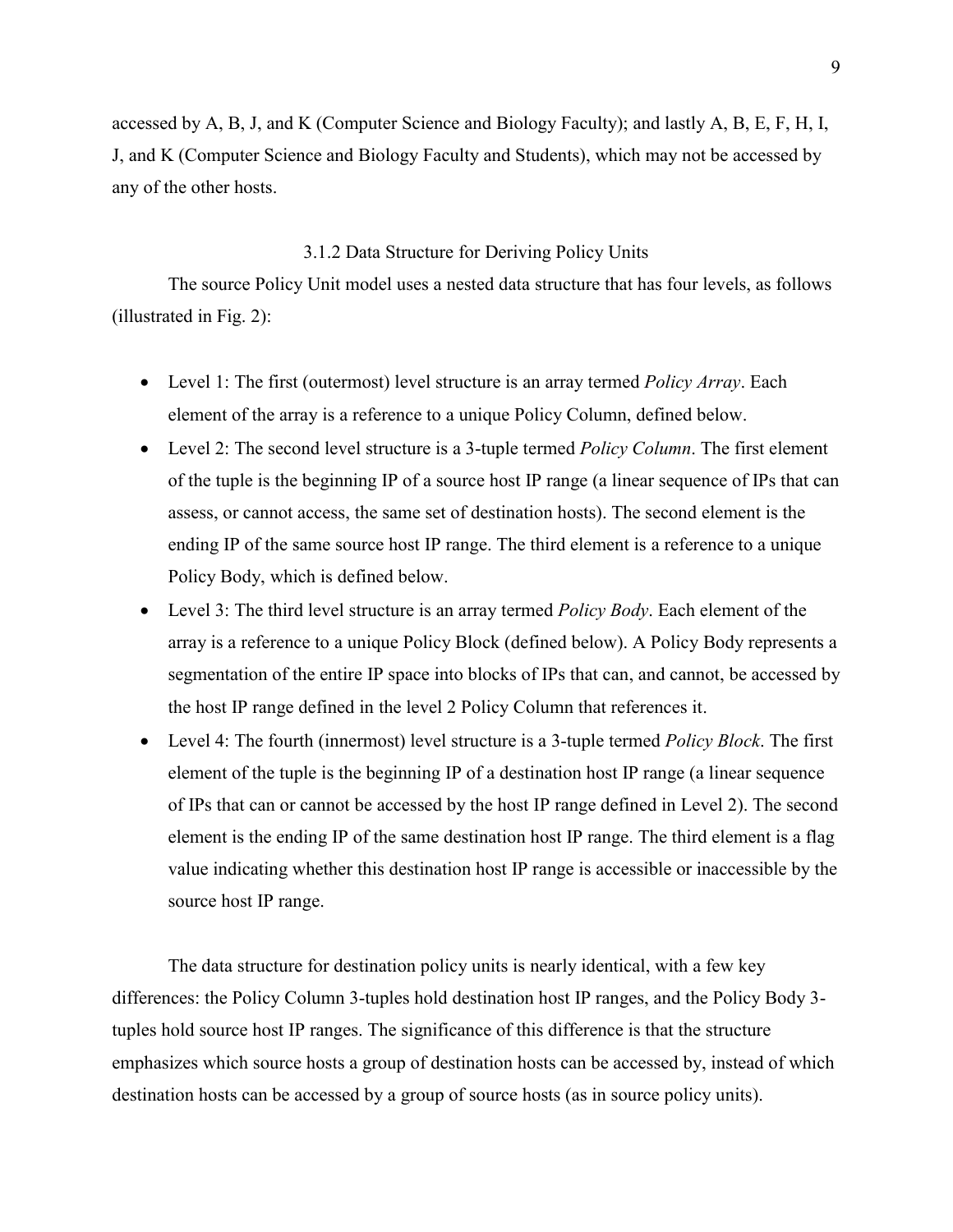

**Figure 2**, Source Policy Array structure: Overview of the layout of the Source Policy Array data structure, and the internal structure of the Policy Columns and the Policy Blocks

This data structure is initialized in an 'empty' state, in which the Policy Array contains one element, a reference to a Policy Column, which contains a start-of-range IP of 0 (0.0.0.0), an end-of-range IP of 4294967295 (255.255.255.255), and a reference to a Policy Body which contains one element, a reference to a Policy Block containing a start-of-range IP of 0 (0.0.0.0), an end-of-range IP of 4294967295 (255.255.255.255), and a flag of 0 (undefined accessibility; 1 is 'accessible,' and -1 is 'inaccessible').

# 3.1.3 Algorithms for Parsing Network Rules into Policy Units

Some automated scripts were written to facilitate the translation of network configuration files into the Policy Array data structure. These scripts extract both source and destination policy units from router ACLs of networks by recording each individual rule into the policy array data structure, and then producing policy unit definitions from this data structure. The scripts discover policy units by using the ACLs to determine which sets of IP addresses can access the same sets of other IP addresses (for defining source policy units), or which set of IP addresses can be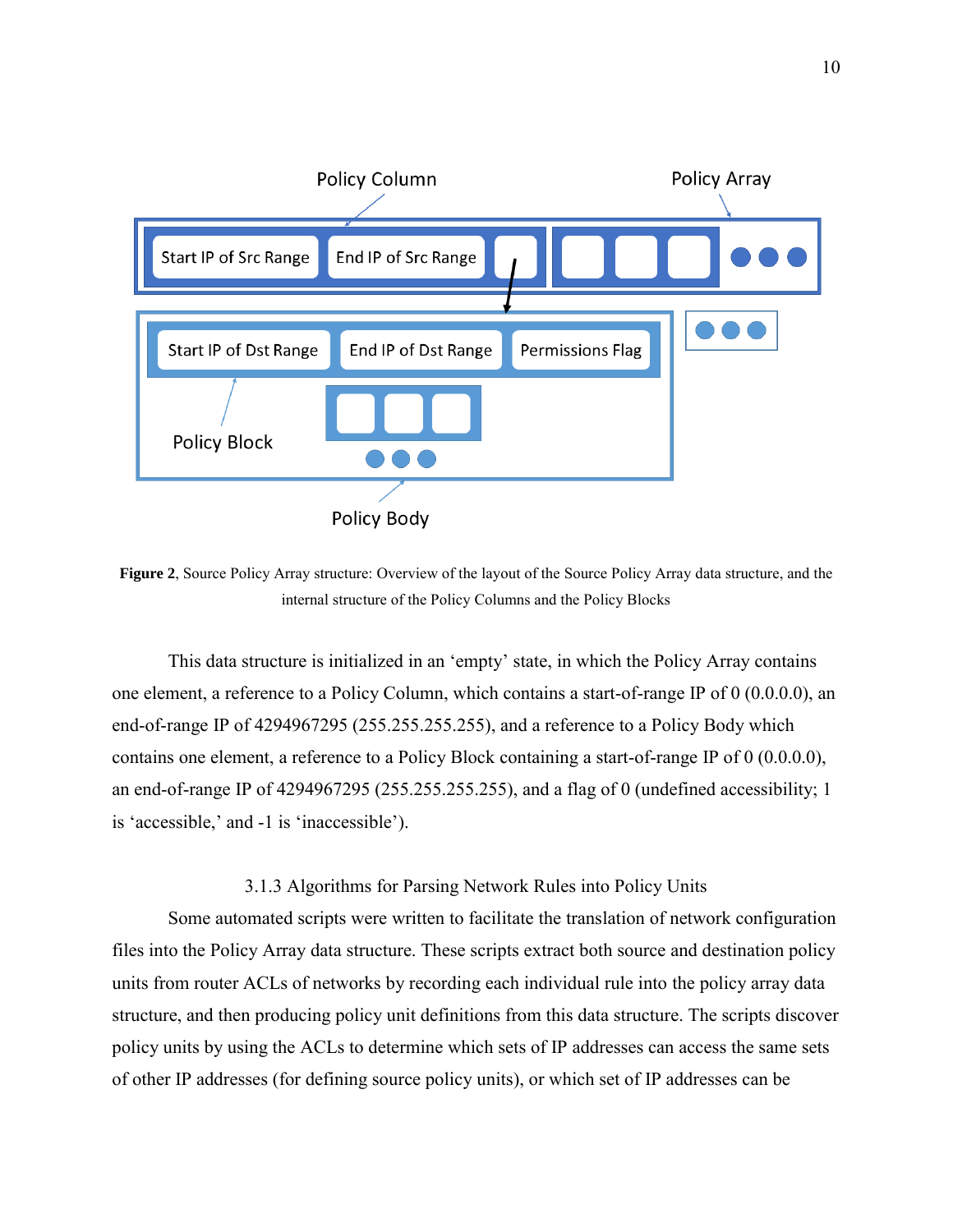accessed by the same set of other IP addresses (for defining destination policy units).

After the data structure has been initialized, the network's ACL rules are processed one at a time, and their information is added to the data structure (see Algorithm 1). First, the source range of the rule is compared to the source ranges present in the data structure (Policy Array and Policy Columns), and if that specific range does not exist, the relevant existing sections of the data structure are split such that the specified range does exist (explanation of splitting is provided below). Once the source range exists in the data structure, the destination range of the rule is checked for an exact match in the Policy Bodies and Policy Blocks of the relevant Policy Column(s), and if it there is no match, existing ranges are split so that there is a match. Once the destination range exists in the data structure, the rule's accessibility statement is checked. If the rule is 'deny,' the flag of the relevant Policy Block(s) is set to -1 (inaccessible); if the rule is 'permit,' the current value of the flag(s) is checked, and if the flag has not already been set to -1 (inaccessible), then the flag is set to 1 (accessible).

Two input files are needed to execute this process: a file of network accessibility rules, which contains the network's ACLs, and a file of VLAN IP ranges, which lists the IP ranges of each VLAN. The contents of the VLAN ranges file are straightforward, with each line of the file listing the name of a VLAN, followed by that VLAN's starting and ending IP addresses (e.g. Vlan206 192.168.327.134 192.168.327.149). The contents of the file of accessibility rules is more complex. Each line contains a colon-separated list of items, starting with the source and destination VLANs, and ending with another colon-separated list within square brackets of accessibility rules dictating which IPs from the source VLAN may access which other IPs from the destination VLAN. Each of these accessibility rules are divided by spaces into sections, starting with a 'permit' or 'deny' statement, then an indicator of the type of accessibility it defines (e.g. 'ip,' 'tcp,' 'udp,' etc.), then a specification of the source IP(s) specified, and finally a specification of the destination IP(s) specified. If a single IP address is to be specified, it is given in the form of the word 'host', followed by the specific IP address (host 130.104.243.86). If a particular range of IP addresses is to be specified, it can be given in the form of an IP address and a mask (192.168.327.134 0.0.0.15). To specify all of the IPs within the source or destination VLAN, the word 'any' is used; if 'any' is used for the source IP range, it refers to all IPs within the rule's source VLAN, and if it is used for the destination IP range, it refers to all IPs within the rule's destination VLAN. An example of a line of rules is as follows: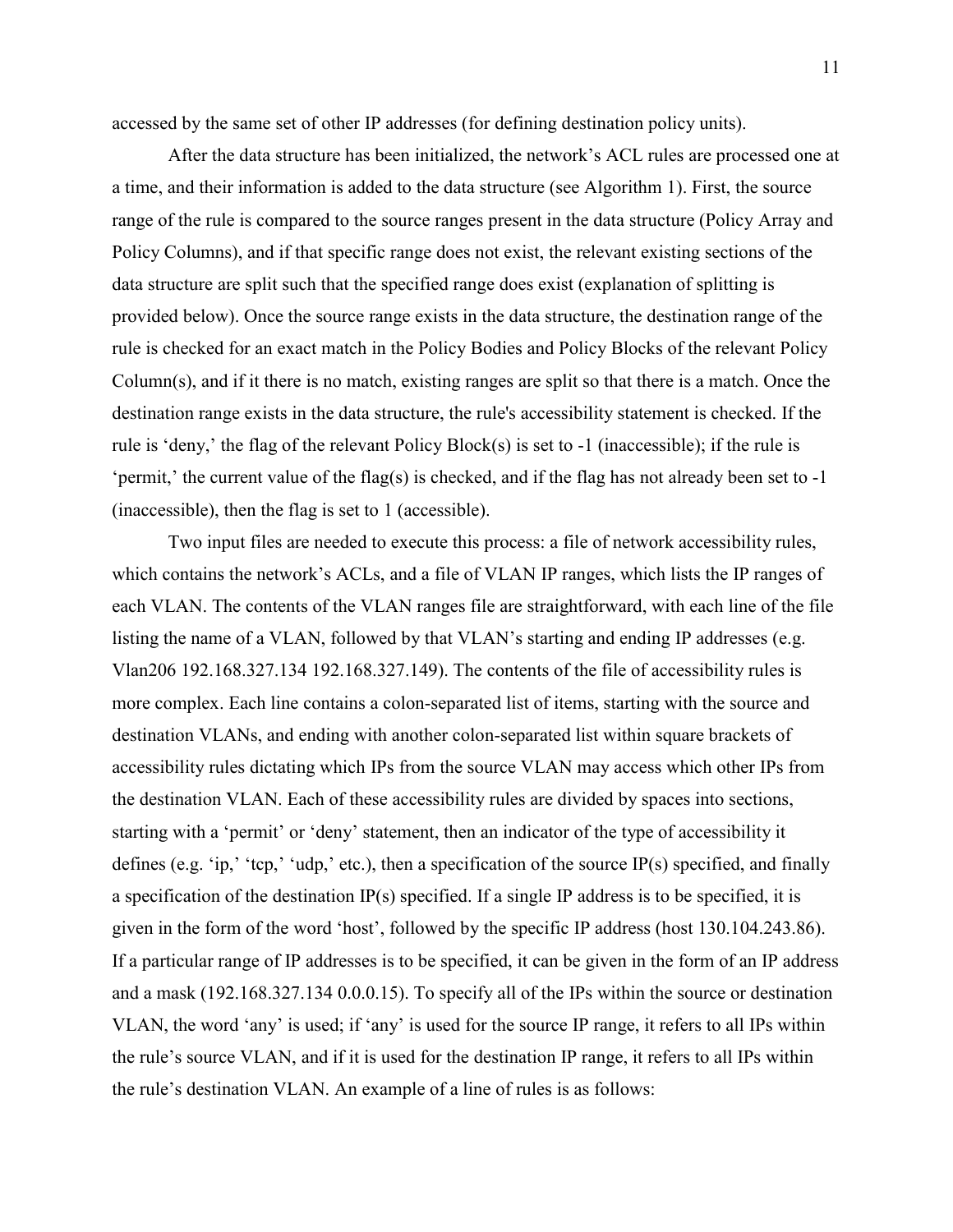Vlan206:Vlan653:…:[]:[permit ip 192.168.473.232 0.0.0.7 any:permit ip 192.168.473.144 0.0.0.15 any:permit ip 192.168.473.208 0.0.0.7 any:deny ip any any:deny any any].

**Algorithm 1**: Fill Policy Array

Input: Network Accessibility Rules file (NAR), VLAN IP Ranges file (VIR) Output: Policy Array data structure

# **FOR** *each line in NAR* **DO**

*get source and destination VLAN IP ranges by referencing VIR split line into rules* **FOR** *each rule in line* **DO**

*get permit/deny indicator of rule get source and destination ranges (if 'any', use relevant VLAN range) append the rule data to ruleline*

# **END FOR**

*push ruleline to rulesAbrev array*

# **END FOR**

*initialize PolicyArray* **FOR** *each line in rulesAbrev* **DO FOR** *each rule in line* **DO** *get permission flag, src range start, src range end, dst range start, and dst range end from rule get PolicyArray indexes to match src range, splitting PolicyColumns as needed* **FOR** *each relevant PolicyColumn in PolicyArray* **DO** *get PolicyBody indexes to match dst range, splitting PolicyBlocks as needed* **FOR** *each relevant PolicyBlock in PolicyBody* **DO IF** *PolicyBlock's permission flag is not deny* **THEN** *set PolicyBlock's flag to rule's permission flag* **END IF END FOR END FOR END FOR END FOR**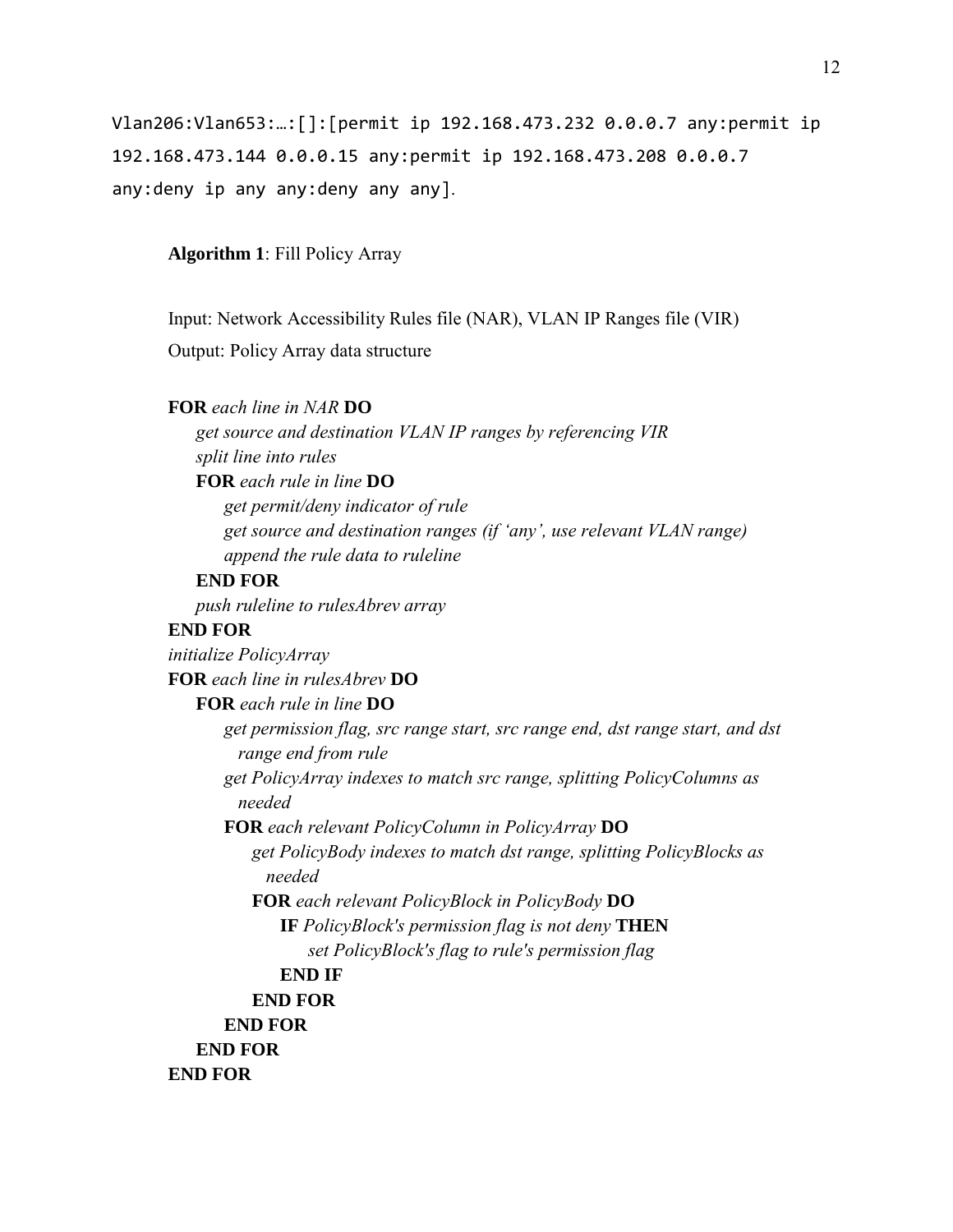To split a range means that all of the existing ranges are scanned until the ranges that overlap the rule's range are found, and then those ranges are divided at the point of overlap, such that there are now two ranges where there was one, and each range covers a smaller span of IP addresses, with no overlapping IP coverage between the two. If the rule's range falls in the middle of a larger existing range (e.g. rule range of 20—30 overlaps existing range of 10—40), the existing range is split into three parts (e.g. new, split ranges of  $10-19$ ,  $20-30$ , and  $31-40$ ) instead of two. When splitting ranges, the new ranges are kept in sequential order (e.g. 0—42, 43—97, 98—183, 184—185, 186—207, ...) so that it is easier to find which existing ranges overlap with new rules. In Policy Columns, the reference to the Column's corresponding Policy Body is cloned when splitting, such that each new Policy Column now has its own unique but identical Policy Body to reference. When Policy Blocks are split, the accessibility flag is kept identical for each of the two new ranges.

Once all of the ACL rules have been processed into the data structure in this manner, the data structure gets compacted down into strings, and policy units are determined, starting with Policy Bodies and Policy Blocks (see Algorithm 2). The script loops through each Policy Body to look at the flags of their Policy Blocks to determine if the range is accessible. If it is, the range is converted into a string of the form 'startIP-endIP' and stored in a holding array. Once all accessible IP ranges from the Policy Body have been added to the holding array, the holding array is joined into a string so that it is an ordered, comma-separated string of all accessible destination ranges in that particular Policy Body. Once this is done, the Policy Column's reference to that Policy Body is changed to instead reference this string of accessible destination ranges. After all of the accessible destination ranges have been converted to strings in this manner, the script loops through the source ranges (Policy Array and Policy Columns) to see which ones have identical destination strings. Policy Columns with identical destination strings are collected together in string format (in the same manner as the destination ranges above) and removed from the Policy Array. When every source ranges with an identical destination range set to that of the first source range of the loop have been gathered, a policy unit has been found, so the source ranges are collapsed into a string, just as with the destination ranges, and the resulting pair of source range and destination range strings are recorded in a text file as a policy unit. This is repeated until all policy units have been found (which has been achieved when the Policy Array is empty).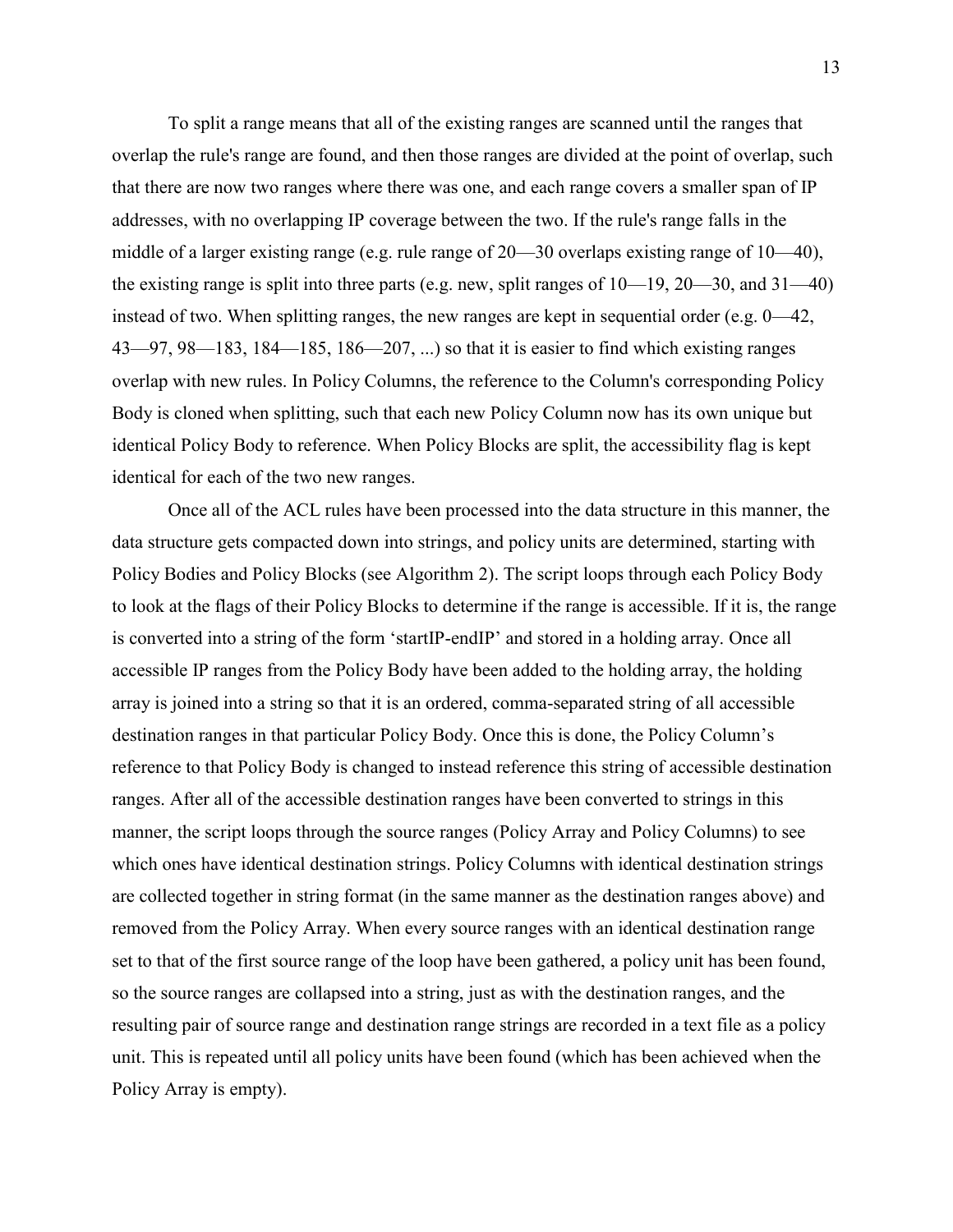**Algorithm 2**: Form Policy Units from filled Policy Array

Input: Policy Array data structure Output: Policy Units file

**FOR** *each PolicyColumn in PolicyArray* **DO** *get PolicyBody pointer from PolicyColumn* **FOR** *each PolicyBlock in PolicyBody* **DO IF** *permission flag is 'accessible'* **THEN** *add range to dstRange string* **END IF END FOR** *replace Policy Column's Policy Body pointer with pointer to dstRange string* **END FOR WHILE** *PolicyArray is not empty* **DO** *skim out and remove from PolicyArray all PolicyColumns elements with dstRange strings matching that of the PolicyColumn at PolicyArray[0] gather the source ranges of each of these PolicyColumns into a srcRange string combine srcRange and dstRange strings to form a policy unit string write this policy unit string into Policy Units file* **END WHILE**

For destination policy units, the whole process is identical, excepting that destination ranges are stored in the Policy Columns, and source ranges are stored in the Policy Blocks.

# 3.1.4 Examples

In an example execution, The Policy Array may contain Policy Columns with source IP ranges of 0-9, 10-19, 20-29, and so forth, and each of these Policy Columns might point to Policy Bodies whose Policy blocks have destination ranges of 0-9, 10-19, 20-29, and so forth, with range 0-9 flagged as accessible, range 10-19 unflagged, range 20-29 flagged as inaccessible, and all other ranges being of arbitrary accessibility (see Fig. 3(a)).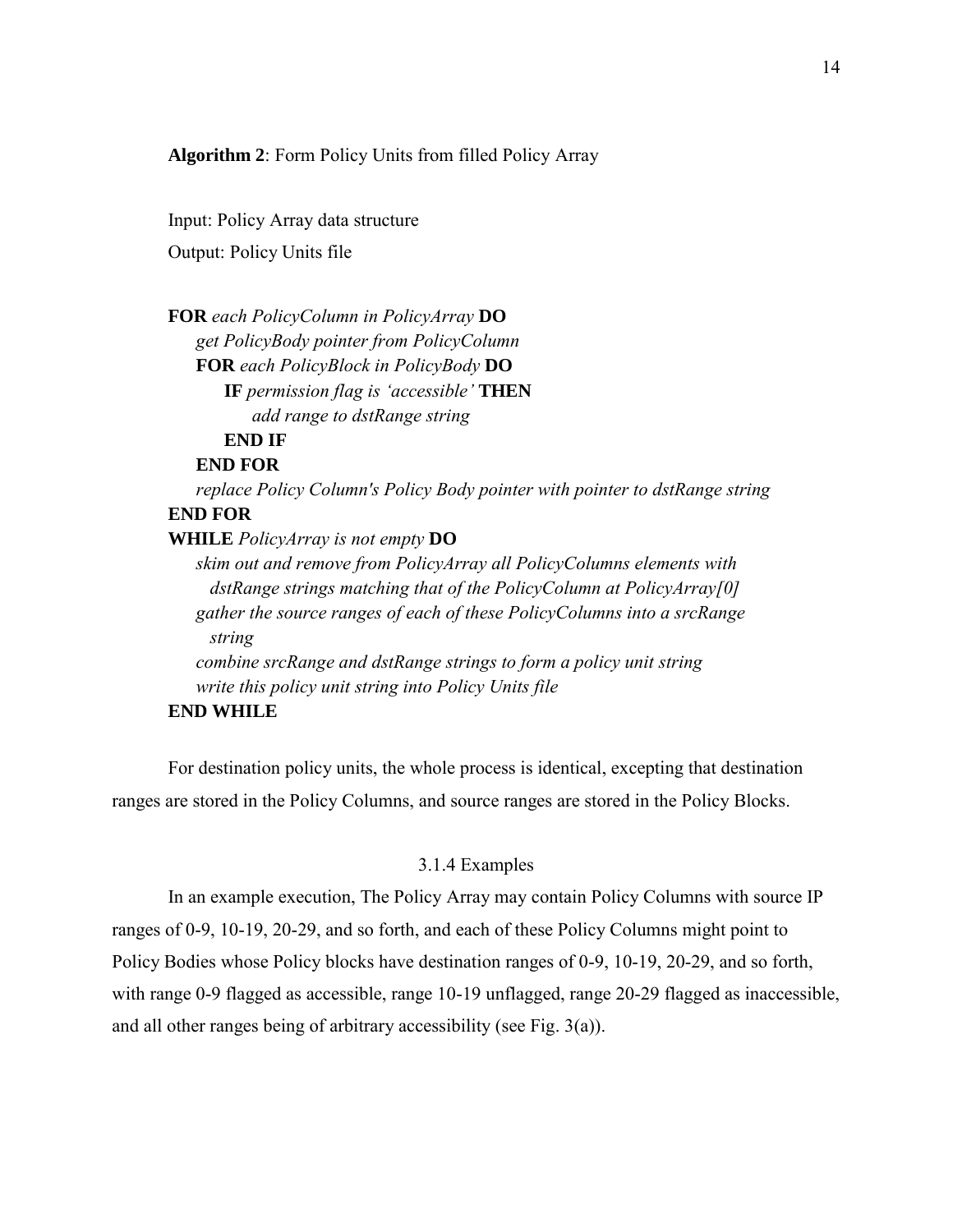| 0<br>9<br>9                                                                                                                    |
|--------------------------------------------------------------------------------------------------------------------------------|
|                                                                                                                                |
| 19<br>10<br>10<br>10<br>19<br>14<br>$\mathbf{0}$                                                                               |
| 29<br>20<br>29<br>. 20 F<br>$-1$<br>15<br>19<br>$-1$<br>$\bullet\bullet\bullet$<br>$\bullet\bullet\bullet$<br>25<br>20<br>$-1$ |
| 26<br>29<br>$-1$                                                                                                               |
| $\bullet\bullet\bullet$                                                                                                        |
|                                                                                                                                |



Let us say that the next ACL rule read in from the file of network accessibility rules is "permit ip  $0.0.0.5$   $0.0.0.15$   $0.0.0.15$   $0.0.0.25$ ", which means that that source IPs 5-15 may access destination IPs 15-25. When the script reads in this rule, it will look at the Policy Columns in the Policy Array to determine which ones will be affected by this rule, and it will determine that the first and second columns, source ranges 0-9 and 10-19, overlap the source IP ranges of the rule. However, they do not overlap exactly, so the Policy Columns must be split, so that only the intended source IPs will be affected by the modifications to the data structure that will indicate the accessibilities granted by the new rule. To accomplish this, the Policy Column of 0-9 will be split into two separate Policy Columns of 0-4 and 5-9, each with their own unique but identical Policy Bodies that are identical to the one that belonged to the Policy Column of 0-9, and likewise the Policy Column of 10-19 will be split into Policy Columns of 10-15 and 16-19. When the columns are split, they retain their places in the Policy Array such that they remain in sequential order relative to their IP ranges, for ease of future searching of Policy Columns in the Policy Array.

After this splitting is done, the Policy Array contains Policy Columns with source IP ranges of 0-4, 5-9, 10-15, 16-19, 20-29, and so forth, and the script proceeds to repeat this searching and splitting procedure on the Policy Bodies of the Policy Columns of 5-9 and 10-15. Both of the Policy Bodies are examined for the range of 15-25 and, as with the Policy Columns, the Policy Blocks within both Policy Bodies are split such that each contains Policy Blocks with destination IP ranges of 0-9, 10-14, 15-19, 20-25, 26-29, and so on, with the flag value of each split Policy Block being retained by each of its new fragments. After Splitting the Policy Blocks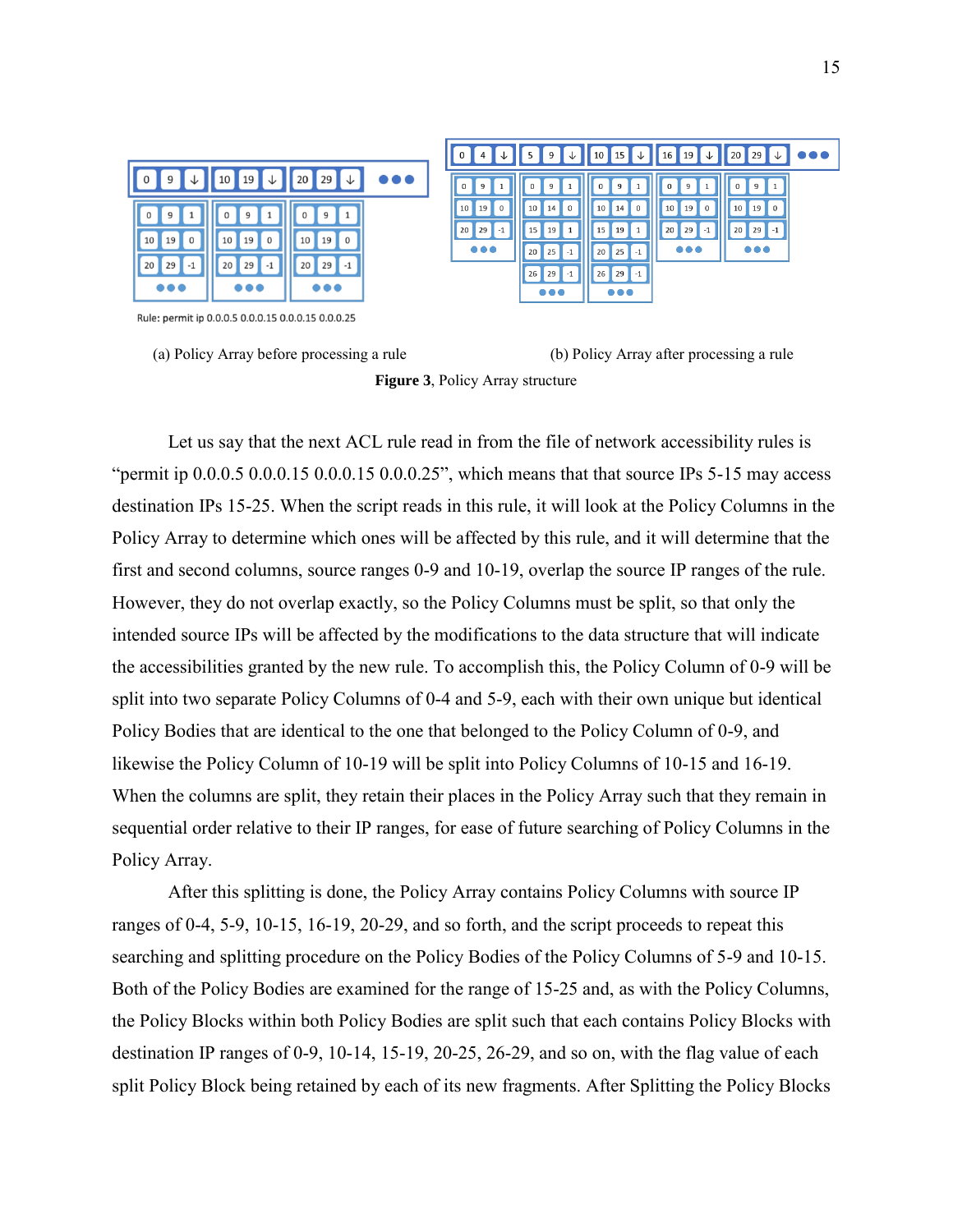of both Policy Bodies, the script checks the flag values of the Policy Blocks of 15-19 and 20-25. The 15-19 Policy Block in both Policy Bodies is unflagged, so the script sets the flags to 'accessible' to indicate the new accessibility data from the new rule. The 20-25 Policy Blocks are flagged as inaccessible, so the flags for these Blocks are left unchanged, because inaccessibility rules take precedence over accessibility rules (see Fig. 3(b)). Having altered all relevant flags, the script continues by reading in the next network accessibility rule, and keeps processing rules in this manner until all rules have been processed.

To continue this example execution with a demonstration of the process of condensing the Policy Array into Policy Units, we may assume that the rule processed above was the final rule to be processed, and proceed from that state of the Policy Array. We shall also assume, for the sake of simplicity, that the largest possible IP address is 29 (0.0.0.29).

The script will first loop through the Policy Blocks of each Policy Column's Policy Body, and convert the destination ranges within them into strings, starting with the first column in the Policy Array, the column of 0-4. The first Policy Block in this Policy Column's Policy Body contains the destination range 0-9, which is flagged as accessible, so its range is converted into a string of the format '0-9'. The next Policy Block contains the destination range 10-19, and is unflagged, so it is not converted to string format, and the last block, of destination range 20-29, is flagged as inaccessible, so it is also not converted into string format. Having converted all of the accessible destination IP ranges of the Policy Body into strings, the individual strings are joined into one comma-separated string, and the pointer of the 0-4 Policy Column is modified to point to this string of "0-9".

The next Policy Column, range 5-9, is examined next, which produces a destination string of "0-9,15-19", and the Policy Column of range 10-15 also produces a destination string of "0-9,15-19". The remaining columns of 16-19 and 20-29 each produce a destination string of "0- 9", and with their completion, the script proceeds to compile the Policy Columns together into source strings.

To form Policy Units, the script pulls Policy Columns from The Policy Array that have identical strings of accessible destination ranges, and groups them together into a string of source ranges, followed by their corresponding string of accessible destination ranges. This is accomplished by first taking the destination range string of the first Policy Column in the Policy Array, in this case the 0-4 column, recording that column's source range in string format just as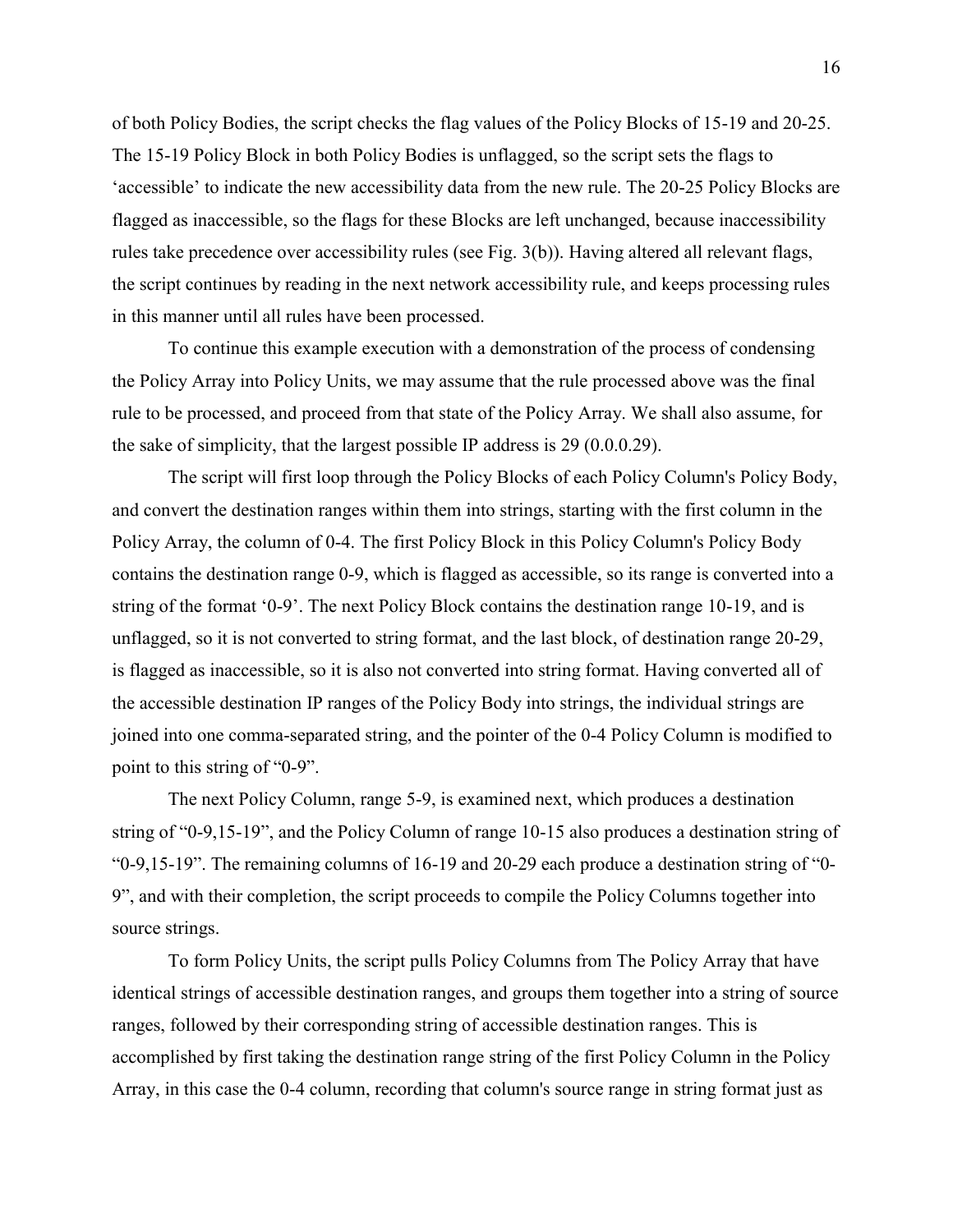above with the Policy Blocks, and removing this Column from the Policy Array. Next, the script loops through the remaining Policy Columns in the array, looking for identical destination range strings; when a match is found, the source range of that Column is recorded into the source ranges string, and the Column is removed from the Policy Array. After the entire Policy Array has been scanned, the sources string and the destinations string are joined with a semicolon between the two as a delimiter to separate them. This string now represents one Policy Unit, and it is recorded in a text file. After the first pass of the Policy Array, the columns that have been matched and removed are those of ranges 0-4, 16-19, and 20-29, so the first Policy Unit recorded is "0-4,16-19,20-29;0-9", and the Policy Columns remaining in the Array are those of ranges 5-9 and 10-15. On the second sweep of the Policy Array, these two Policy Columns are found to have identical destination strings, so the second and last Policy Unit recorded is "5-9,10-15;0- 9,15-19".

# 3.2 Categories

The category model is an extension of the policy unit model by which policy units can be grouped together into larger groupings of IPs to further increase ease and efficiency of network management. More specifically, the policy units are grouped together by putting them into sets such that each policy unit is present in two categories, and the intersection of any two categories will give exactly one of the policy units, such that each policy unit can be received from one intersection of two of the categories. (This model could conceivably also be framed such that each policy unit is received from an intersection of three sets, four sets, or so forth.) As with policy units, we define two kinds of categories:

- **Source Categories,** which are generated based on Source Policy Units, and
- **Destination Categories,** which are generated based on Destination Policy Units.

#### 3.2.1 Model

To illustrate the Category model, we will expand on the example given in section 3.1.1. Starting with the source policy units from the example network, we have the Computer Science Faculty (CSF), Computer Science Students (CSS), Biology Faculty (BF), Biology Students (BS), and Printers and Grading Server (PGS) source policy units. Forming these policy units into categories gives us four source categories: the first category contains the CSF, CSS, and BS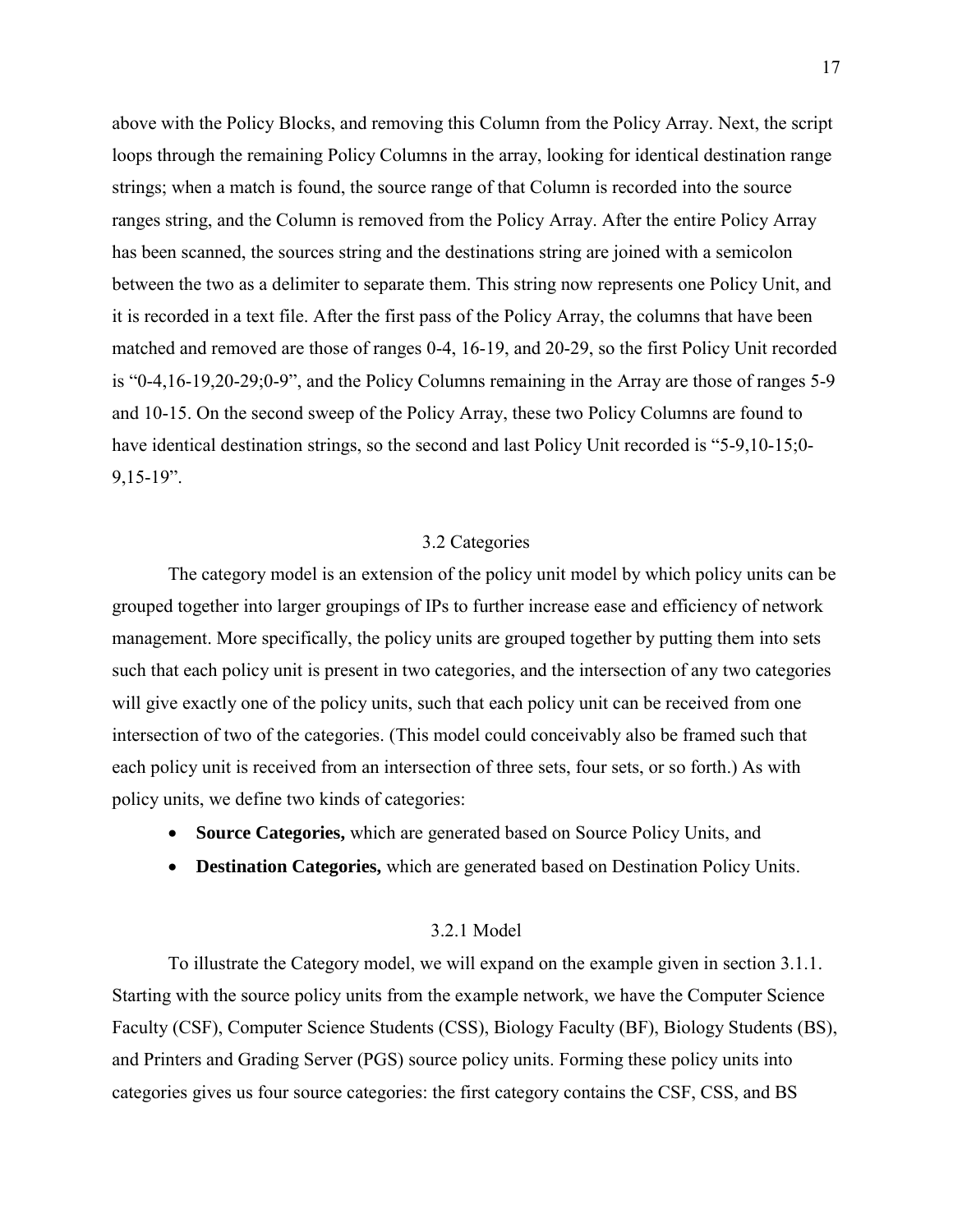policy units; the second category contains the CSF, BF, and PGS policy units; the third category contains the CSS and BF policy units; and the fourth category contains the BS and PGS policy units (illustrated in Fig. 4(a)).

Similarly, we can work from the destination policy units of the example network, which are Computer Science Printers (CSP), Biology Printer (BP), Grade Server (GS), and Computer Science and Biology Faculty and Students (CSBFS). Forming these policy units into categories gives us four destination categories: the first category contains the CSP, BP, and CSBFS policy units; the second category contains the CSP and GS policy units; the third category contains the BP and GS policy units; and the fourth category contains the CSBFS policy unit (illustrated in Fig. 4(b)).



**Figure 4**, Categories in the Example Network

#### 3.2.2 Data Structure of Categories

The Category model is in the form of a set. As described above, each category consists of a set of policy units; more specifically, each category is a set of all the IPs of each policy unit that it contains. These sets are stored in the form of comma-separated strings. Categories themselves are, likewise, stored in a text file, with each line of the file containing all the IP ranges of a particular category.

3.2.3 Algorithms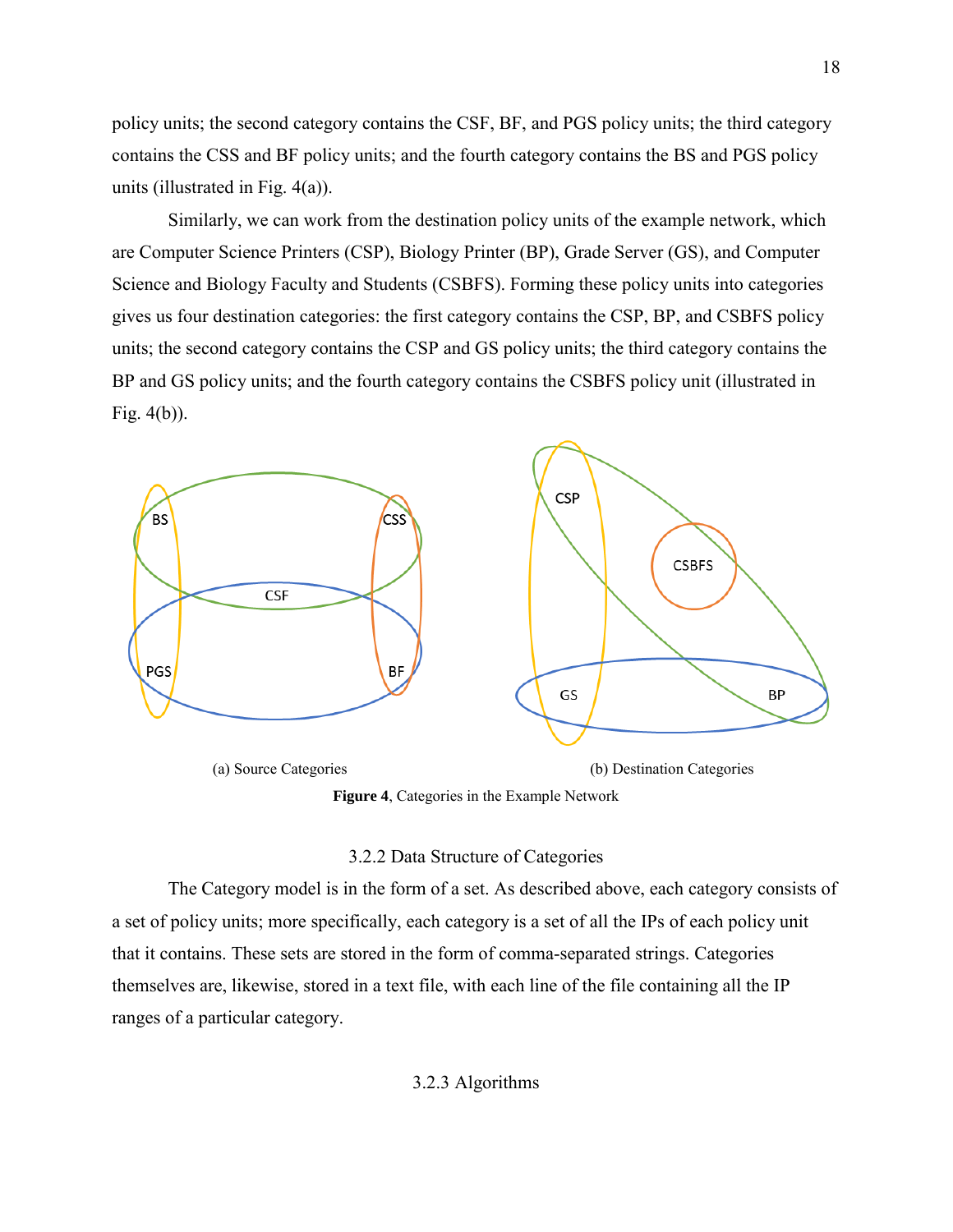The intent of the algorithm used to arrange policy units into categories is to minimize the number of categories needed to store all of the policy units. This is accomplished by looping through the policy units, and incrementing two index variables to determine which two categories to add each policy unit to, as shown in Algorithm 1. The *i* variable increments with each new policy unit, reverting to zero each time it reaches the last existing category (or, when *), and the <i>j* variable increments each time *i* reverts back to zero. Each incrementation of *j* adds a new category for the network, and the total number of categories is equal to *j*+1. This setup distributes policy units into categories such that a new category is added only when there are no unique combinations left among the existing categories to pair with one another, and each new category created by an incrementation of *j* is paired with each of the pre-existing categories before the creation of the next category.

The input for Algorithm 3 is a file of Policy Units, as produced by Algorithm 2, containing all of the source hosts IPs and the destination host IPs they can access within each source policy unit, and containing all of the destination host IPs and the source IPs that can access them within each destination policy unit. If source policy units are given as input, the output will be source categories, and if destination policy units are given as input, the output will be destination categories.

**Algorithm 3**: Form Categories from Policy Units

Input: Policy Units file (PUF) Output: Categories file

```
i = 0
j = 1
FOR each policyUnit in PUF DO
   append policyUnit to categories[i]
   append policyUnit to categories[j]
   i++
   IF i == j DO
       i = 0
      j++
   END IF
```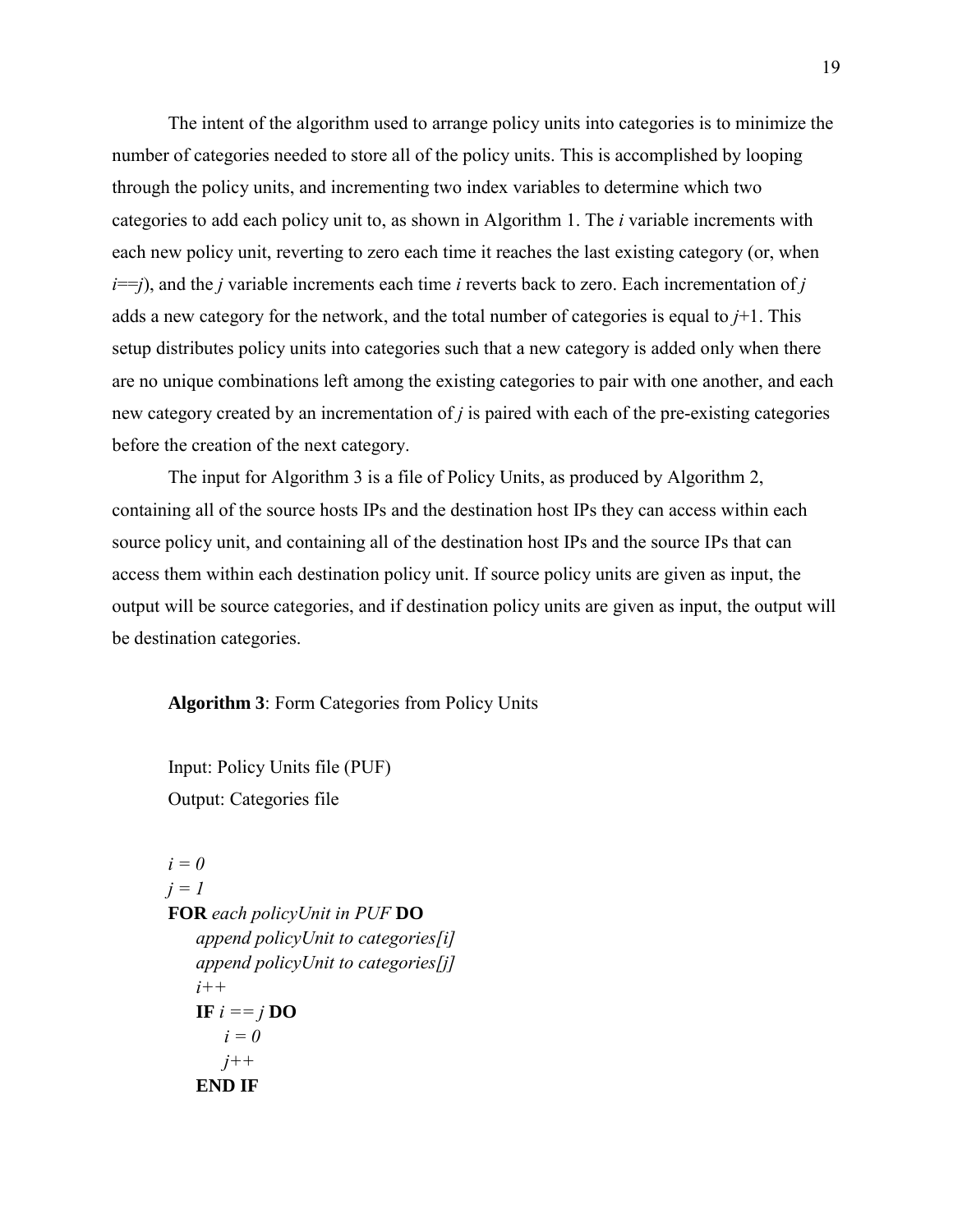### **END FOR**

## **4. Evaluation Results**

In this section, we examine and compare various properties of the policy units produced from five enterprise networks, referred to here as Networks A, B, C, D, and E. Fig. 5(a) shows the number of IP addresses in each network, and Fig. 5(b) shows the number of VLANs in each network. Among these five networks, Network C is the largest, with more IPs and VLANs than the other four networks, while Network E is the smallest and Network D is the second-smallest. Networks A and B are not as clear, however, as Network A has many more IPs than B, but Network B has a few more VLANs than A. This could be because Network A is a more looselystructured network than B, despite its larger quantity of IPs. The properties of these networks that we examine with respect to policy units are the number of IP addresses included in each policy unit and the number of VLANs that are included in each policy unit, as well as the number of policy units that appear within each VLAN. Comparisons are also made between source and destination policy units within the same networks. Finally, we look at the number of source and destination policy units and categories in each network. From these examinations, we intend to learn more about the nature of policy units and categories in the context of enterprise networks.





#### 4.1 Source Policy Units

In our analysis of source policy units across the five networks, we looked at how many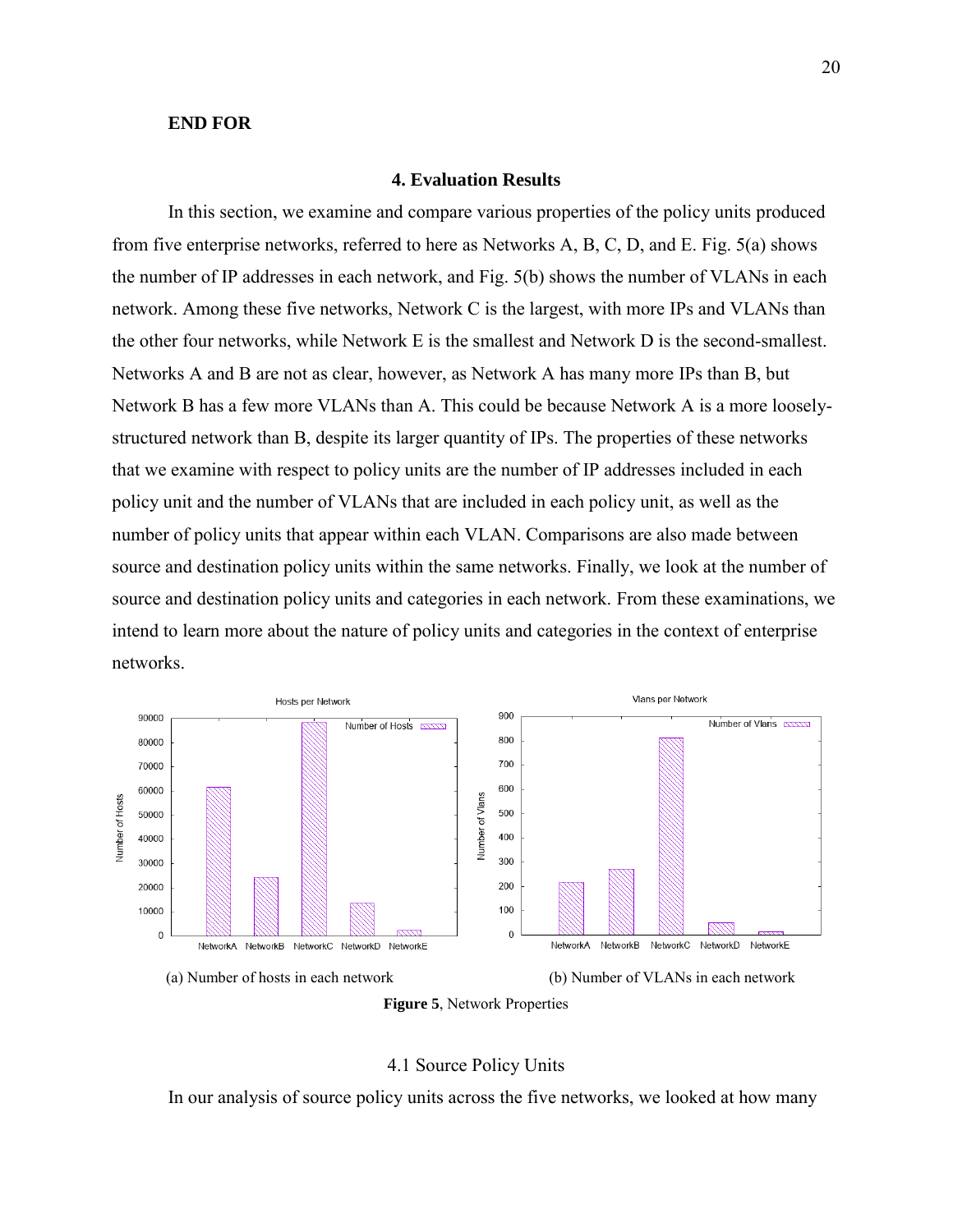IPs were covered by each source policy unit (Fig. 6(a)), how many VLANs were at least partially included in each source policy unit (Fig. 6(b)), and how many source policy units were at least partially included in each VLAN in each network (Fig. 6(c)). Fig. 6(a) shows that source policy units in our sample networks tend to be either very small, covering no more than ten IPs each, or large, covering upwards of 500 IPs each. Fig. 6(b) shows that nearly all source policy units in our sample networks cover no more than 11 VLANs each, and Fig. 6(c) shows that nearly all VLANs in our sample networks include no more than 15 source policy units each.

Overall, the observable trends are that source policy units tend to be either large or very small, and that there tend to be neither very many VLANs per source policy unit, nor very many source policy units per VLAN. This might imply that many of the VLANs that are included in policy units might contain a large span of IPs, in order for the source policy units which cover few VLANs to include a large number of IPs.





Policy Unit in each network





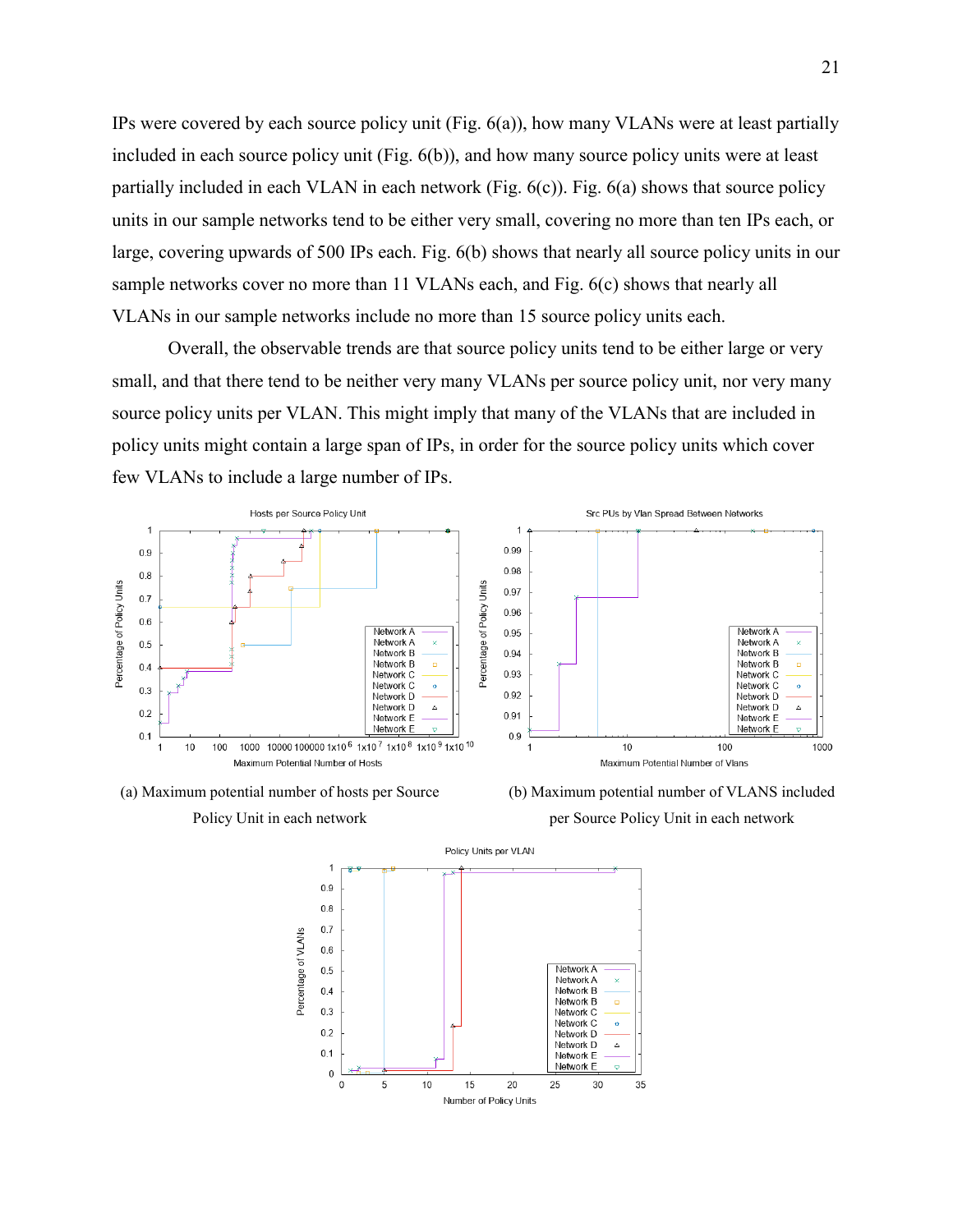(c) Maximum potential number of Source Policy Units that include each VLAN in each network **Figure 6**, Source Policy Units

### 4.2 Destination Policy Units

In our analysis of destination policy units, we looked at how many IPs were covered by each destination policy unit (Fig.  $7(a)$ ), and how many VLANs were covered by each destination policy unit (Fig. 7(b)). Fig. 7(a) shows that the destination policy units in our sample networks come in a wide range of sizes, with many covering between one and ten IPs each, most covering between 100 and 100,000 IPs each, and a few covering more than 10,000,000 IPs each. Fig. 7(b) shows that, while the number of VLANs in our sample covered by each destination policy unit varies between each network, the apparent trend is for each destination policy unit to include no more than 12 VLANs each.

Overall, the observable trends are that destination policy units come in a great range of numbers of IPs covered by each, and that most destination policy units cover a fairly small number of VLANs each. As with the source policy units, this may imply that the individual VLANs within networks might tend to cover a wide range of IPs, in order for the destination policy units to cover a large number of IPs without covering a large number of VLANs. In the section below discussing categories, Fig. 13 shows that each network contains more source policy units than destination policy units.



Destination Policy Unit in each network

per Destination Policy Unit in each network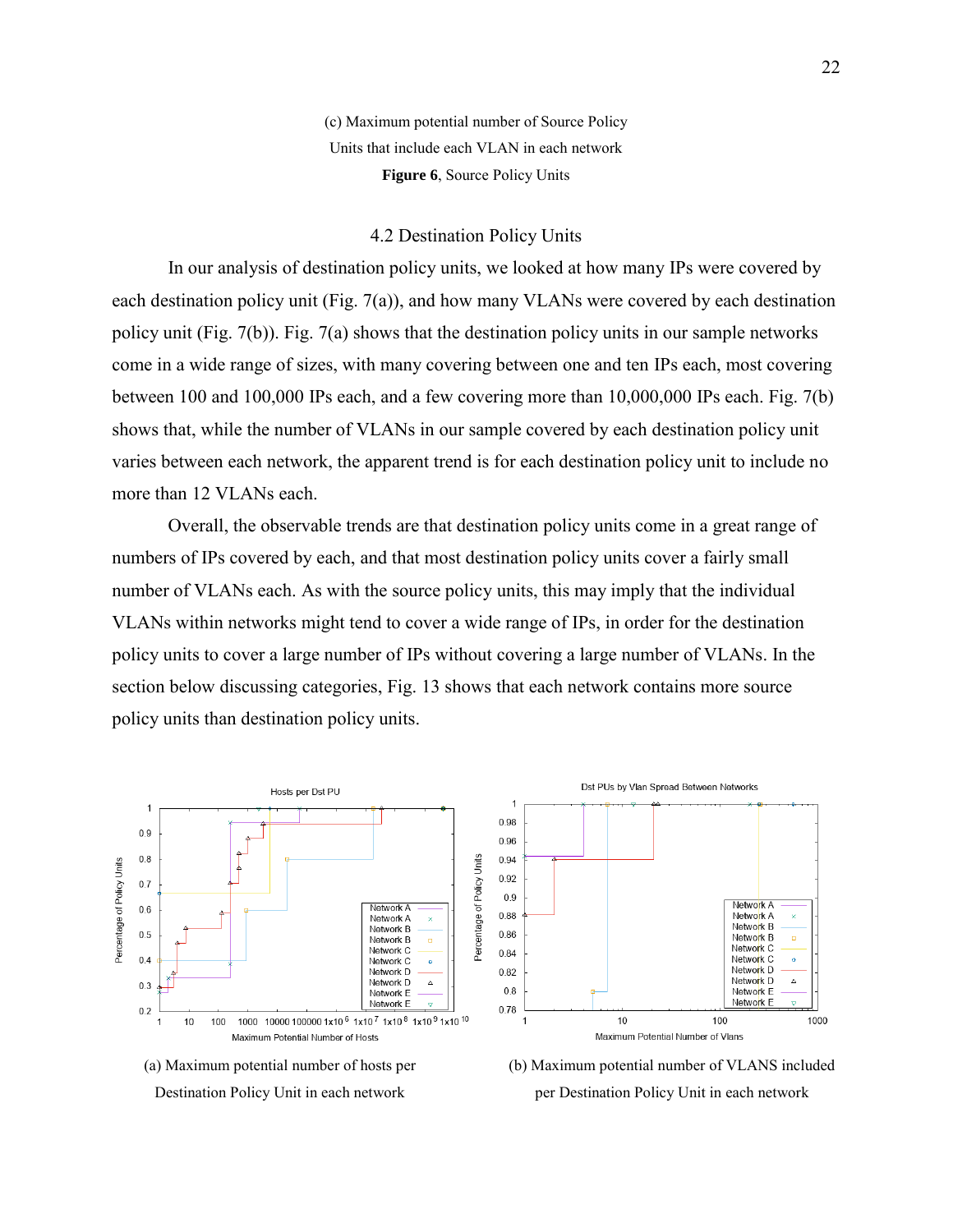#### **Figure 7**, Destination Policy Units

# 4.3 Analysis of Policy Units in each Network

In addition to comparing policy units from different networks to one another, we also compare source and destination policy units from the same network to one another, to look for similarities or differences in their distributions. We also look at how the policy unit distributions of a network compare to VLAN distributions of that network.

**Network A.** In Network A, Fig. 8(a) shows us that the numbers of IPs in each source policy unit and in each destination policy unit are similar in this network, and Fig. 8(b) shows us that source policy units have a greater variety of VLAN coverage counts than destination policy units, and that source policy units also tend to include more VLANs each than destination policy units.



**Network B.** In Network B, Fig. 9(a) shows us that source and destination policy units in this network tend to cover similar numbers of IPs, and Fig. 9(b) shows us that most source and destination policy units in this network include five VLANs each, with some destination policy units covering seven each.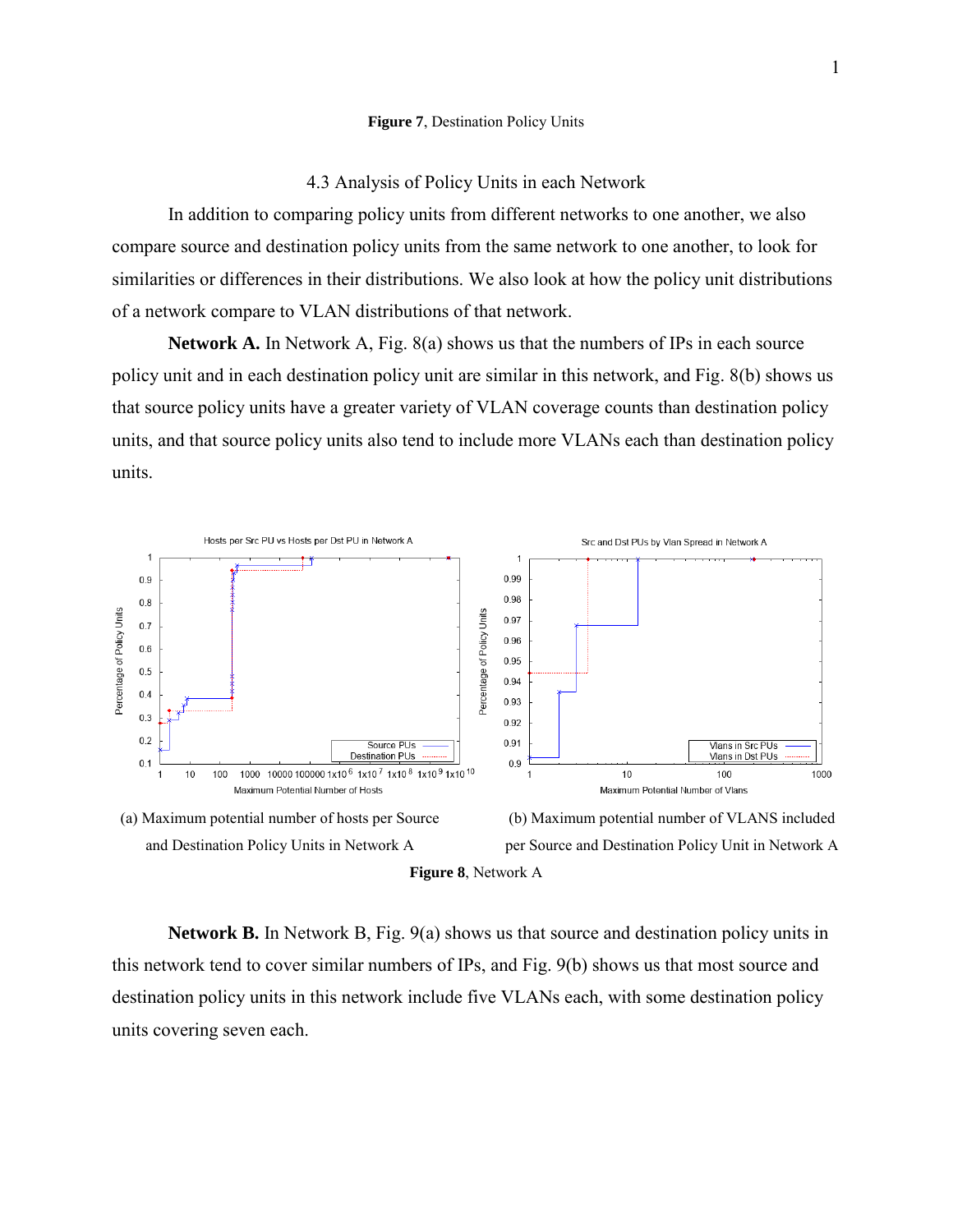

**Network C.** In Network C, Fig. 10 shows us that source and destination policy units in this network tend to share a relatively similar spread of numbers of included IPs, with many source policy units covering many more IPs than their destination policy unit counterparts. Information gathered from this network about VLANs per policy unit indicates that most of the policy units cover no VLANs, with a few policy units covering hundreds of VLANs each.



**Figure 10**: Maximum potential number of hosts per Source and Destination Policy Units in Network C

**Network D.** In Network D, Fig. 11(a) shows us that in this network, the source and destination policy units tend to cover similar quantities of IPs each, and Fig. 11(b) shows us that,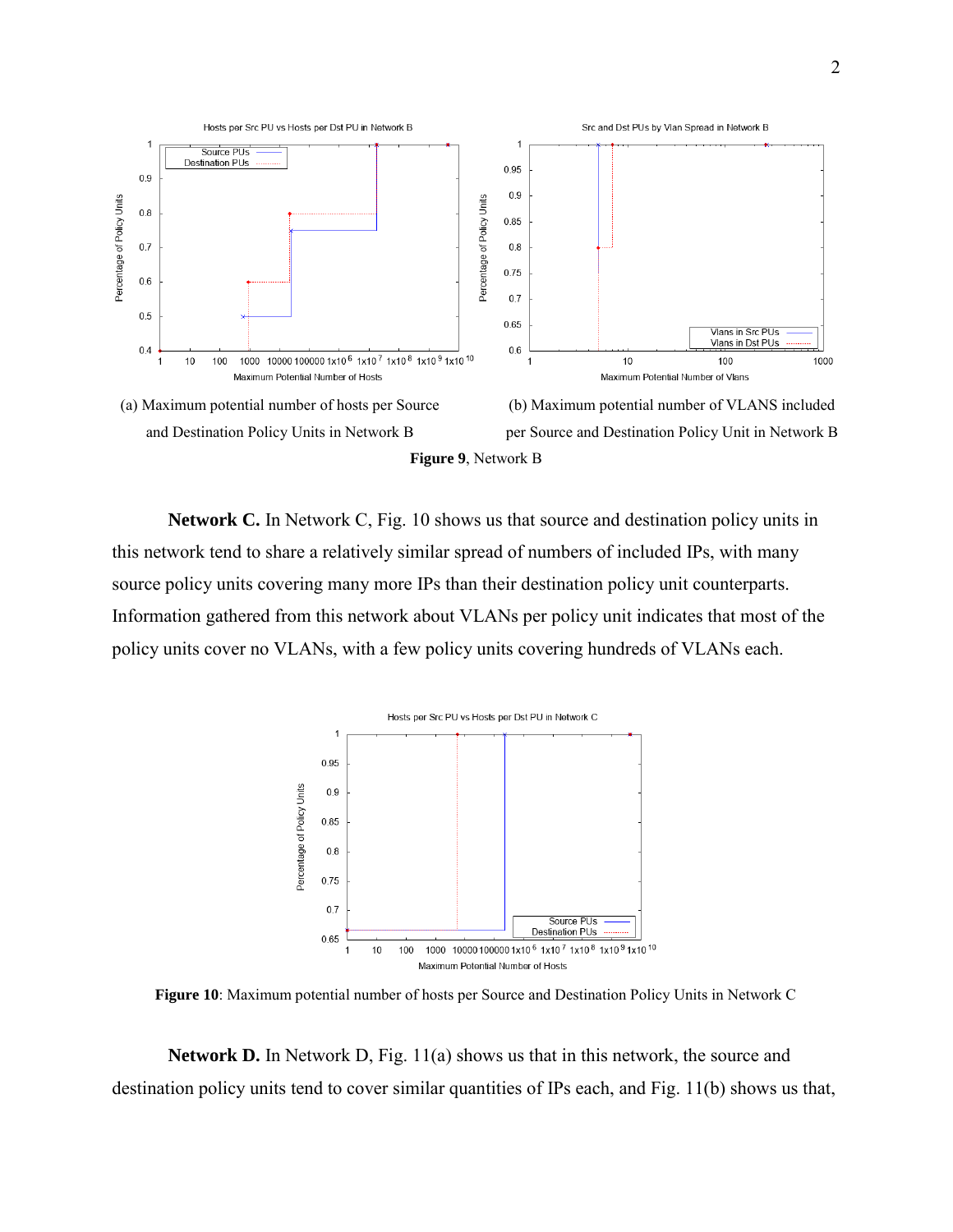while nearly all of the source policy units cover just one VLAN each, some of the destination policy units branch out to cover two each, and a few more cover 11 each.



**Network E.** In Network E, Fig. 12 shows us that the source and destination policy units in this network tend to cover similar numbers of IPs each. Information gathered from this network about VLANs per policy unit indicate that each source and destination policy unit include exactly 13 VLANs each.



**Figure 12**: Maximum potential number of hosts per Source and Destination Policy Units in Network E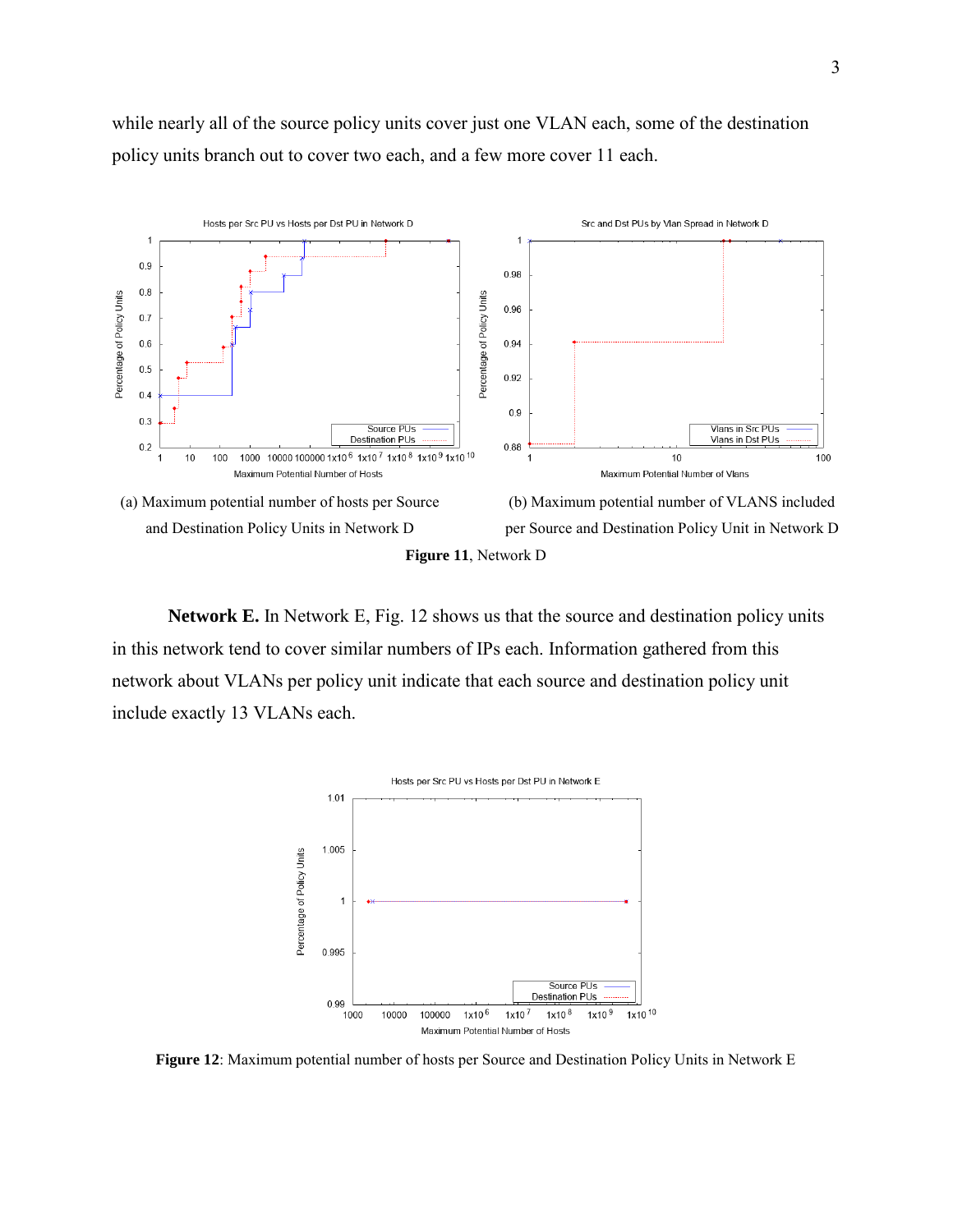In each of these five networks, it may be noted that the number of IPs covered by each source policy unit and by each destination policy unit bear similarities to one another, so we might theorize from this that source and destination policy units within a network will tend to loosely mirror one another in this aspect. Similarities in VLAN coverage also appear to potentially be present, but to a lesser extent.

It can be noted that networks A and D have the greatest variance in policy unit sizes, while networks B, C, and E have only a few sizes of policy units. This correlates to the number of policy units in each network, as seen in Fig. 13 below: networks A and D have relatively many policy units, while networks B, C, and E have relatively few policy units.

# 4.4 Policy Categories

Fig. 13 shows that the number of policy categories in a network can be much smaller than the number of policy units in that network, especially if the network has many policy units. Networks with one or two policy units will have more policy categories than policy units, networks with three or four policy units will have the same number of policy categories as policy units, and networks with five or more policy units will have fewer policy categories than policy units. This tells us that the usefulness of the policy category model grows with the number of policy units in a network, and is not likely to be useful for particularly small or unrestrictive networks. This figure also shows that, in each network, there are more source policy units and categories than destination policy units and categories.

Referring back to the number of hosts and VLANs in each network (Fig. 5), we can further analyze the distribution of policy units and categories in each network. Network A, which has the second-most IPs and the third-most VLANs, leads in the number of source and destination policy units and source categories, and ties with Network D for the most destination categories. Network B, which has the third-most IPs and the second-most VLANs, ranks third in numbers of source and destination policy units and categories. Network C, which has the most IPs and VLANs, has the second-fewest source and destination policy units, and ties with Network E for the fewest source and destination categories. Network D, which has the secondfewest IPs and VLANs, has the second-most number of source and destination policy units and source categories, and ties with Network A for most destination categories. Network E, which has the fewest IPs and VLANs, has the fewest source and destination policy units, and ties with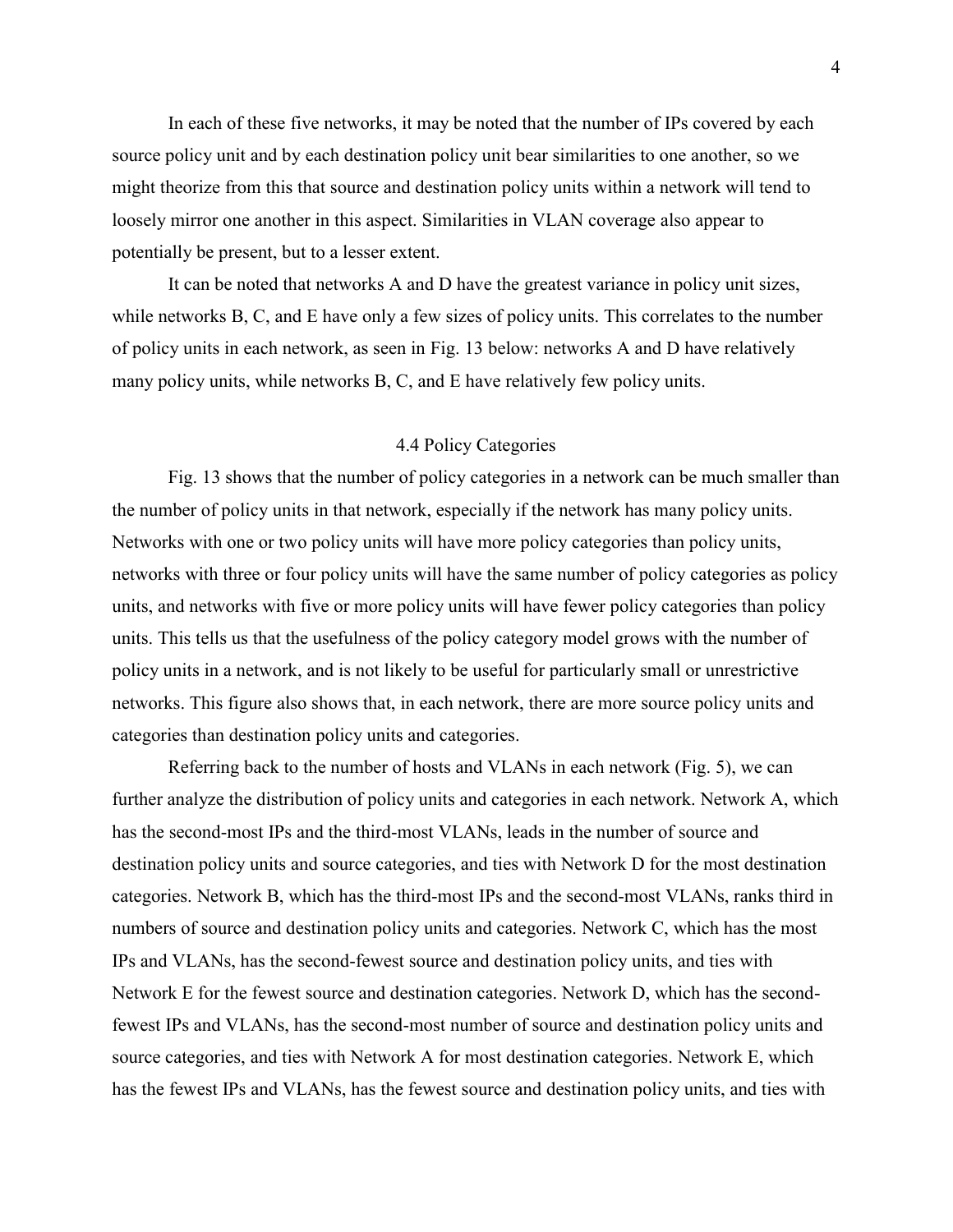Network C for fewest source and destination categories.

It is interesting to note that Network C, which has relatively many IPs and VLANs, has relatively few policy units and categories, and Network D, which has relatively few IPs and VLANs, has relatively many policy units and categories, while Network A, which has relatively many IPs and VLANs, also has relatively many policy units and categories, and Network E, which has relatively few IPs and VLANs, also has relatively few policy units and categories. (Meanwhile, Network B remains fairly consistently in the middle of the data set for these aspects.) This implies that there is little correlation between the size of a network and the number of rules it has; large networks can have many rules or few rules, and small networks can also have few or many rules*.* A conclusive analysis of this lack of correlation would, however, require further research with larger sample sizes.





## **5. Future Work and Conclusion**

We have seen that the application of our models can greatly reduce the management size of a network by reducing tens of thousands of IPs down to merely tens of policy units, with each policy unit consisting of IP addresses that receive the same treatment in regard to policy rules, and then further grouping those policy units into even fewer categories, within which they might all receive similar overarching policy treatments. Further research could be conducted to apply these models to more networks for a more comprehensive analysis of the effectiveness of the models, and later perhaps to develop the models into a usable tool for network management, or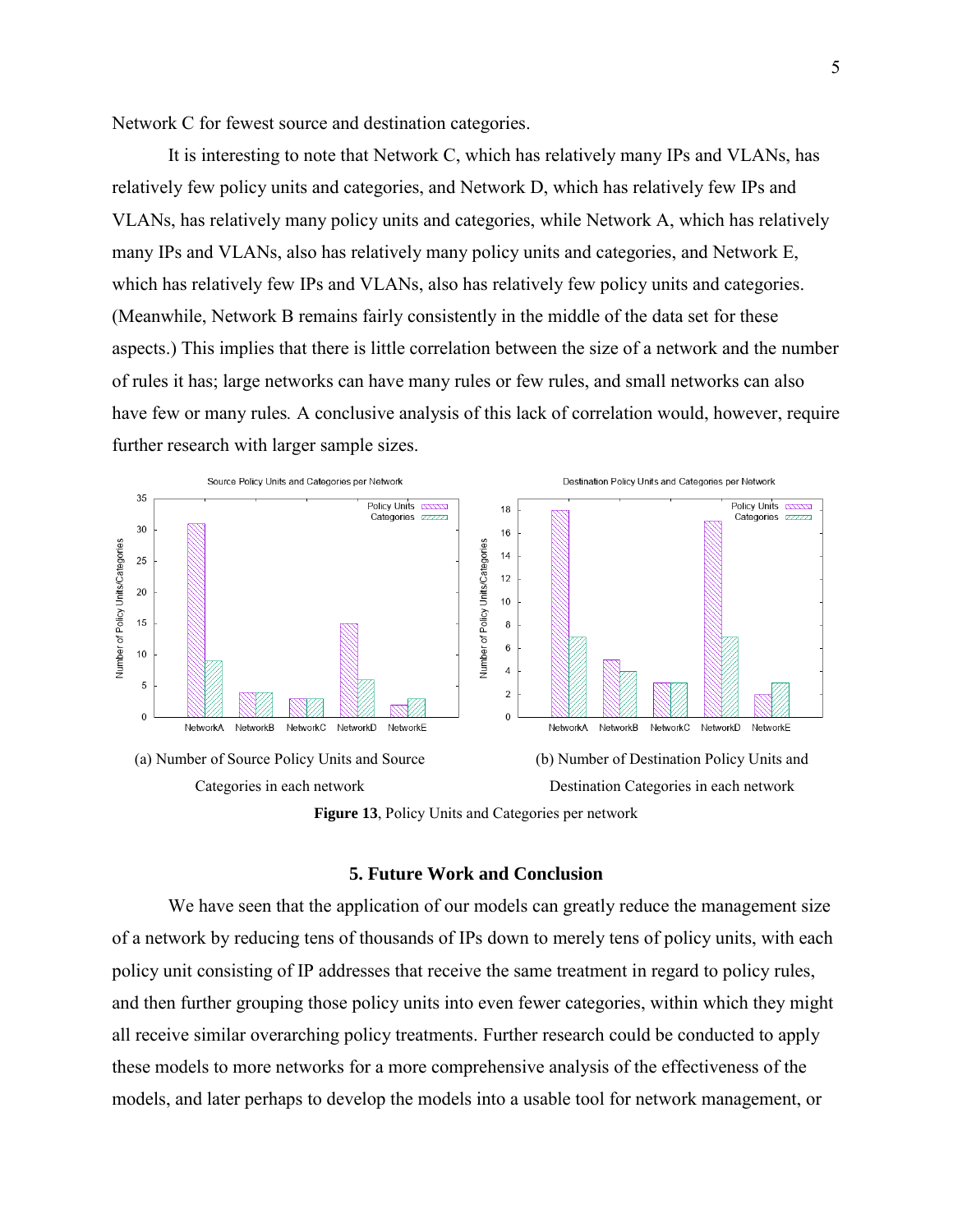integrate the models into an existing tool, and test how helpful the models are in practice to network managers in terms of efficiency, ease of use, applicability to their networks, etc.

With the application of policy unit and category models to network management, it is possible to reduce the amount of time and effort required to modify and maintain network policy rules, which would in turn reduce the opportunities for human error in the network maintenance process. Human error, as discussed previously, can lead to major security breaches, so a reduction of opportunities for human error is an increase in the security of a network. With security being such a significant matter in networking, the models proposed here have the potential to play an important role in the future of network management.

#### **References**

- [1] L. H. Newman. (2016, December 14). *Hack Brief: Hackers Breach a Billion Yahoo Accounts. A Billion* [Online]. Available: https://www.wired.com/2016/12/yahoo-hackbillion-users/
- [2] L. H. Newman. (2017, October 03). *Yahoo's 2013 Email Hack Actually Compromised Three Billion Accounts* [Online]. Available: https://www.wired.com/story/yahoo-breachthree-billion-accounts/
- [3] A. Peterson. (2014, December 18). *The Sony Pictures hack, explained* [Online]. Available: https://www.washingtonpost.com/news/the-switch/wp/2014/12/18/the-sonypictures-hack-explained
- [4] C. Saran. (2004, February 10). *Human error, not software, the main cause of network failure* [Online]. Available: https://www.computerweekly.com/news/2240054454/Human-error-not-software-themain-cause-of-network-failure
- [5] D. E. Comer, "Configuration And Operation," in *Automated Network Management Systems*, *1*st ed. Upper Saddle River, NJ: Pearson Education, Inc., 2007, ch. *4*, sec. *4.11*, pp. *48-49*
- [6] A. Gupta, "Network Management: Current Trends and Future Perspectives," *Journal of Network and Systems Management*, vol. *14*, no. *4*, pp. *483-491*, Dec, 2006.
- [7] D. E. Comer, "The Network Management Challenge," in *Automated Network Management Systems*, 1st ed. Upper Saddle River, NJ: Pearson Education, Inc., 2007, ch.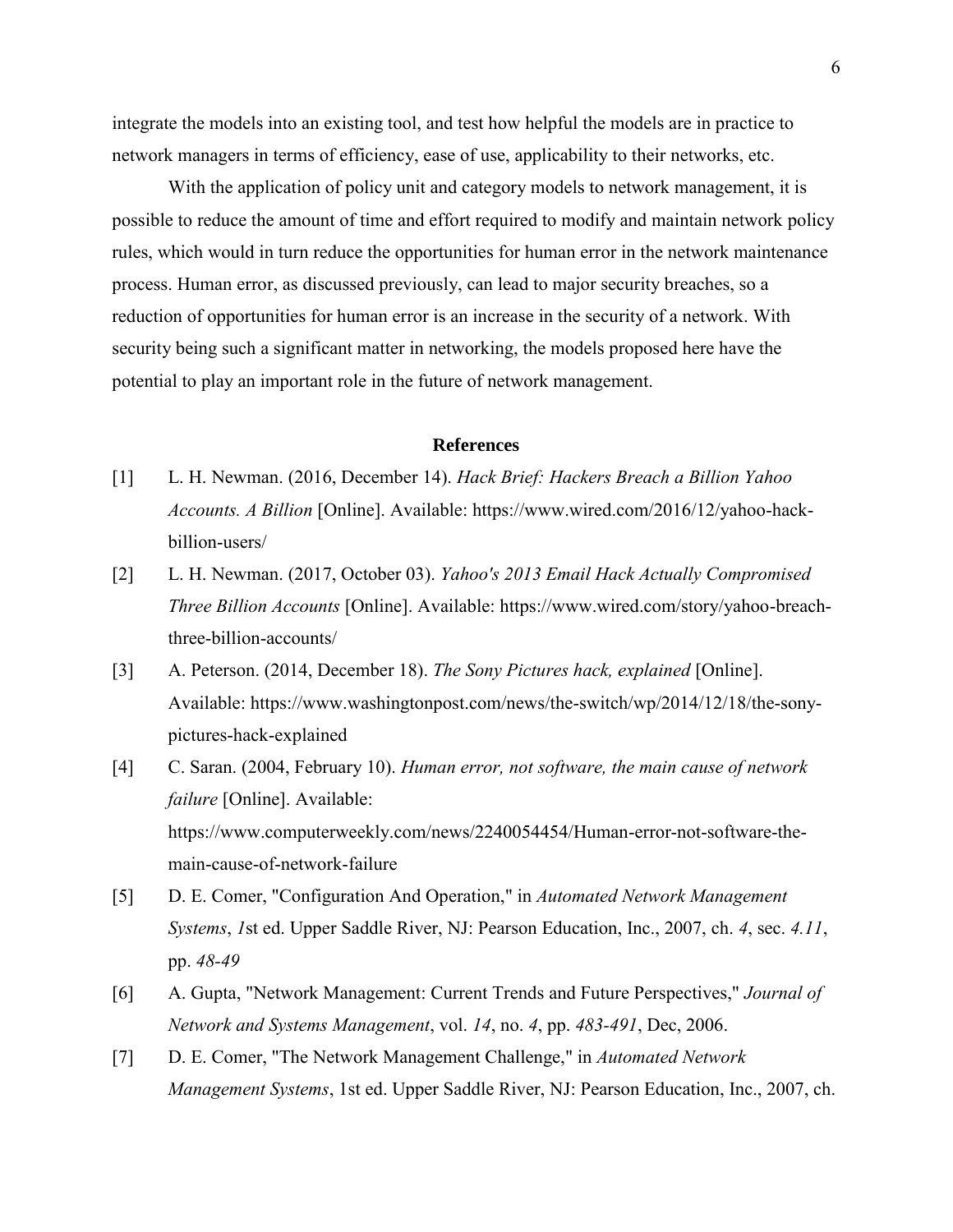*1*, sec. *1.6*, pp. *3*

- [8] D. E. Comer, "Network Automation: Questions And Goals," in *Automated Network Management Systems*, 1st ed. Upper Saddle River, NJ: Pearson Education, Inc., 2007, ch. *14*, sec. *14.4*, pp. *242*
- [9] K. Ikehara, K. ikeda, K. Motomura, Y. Inoue, "Proposal of a hierarchical network management method based on network management protocol monitoring," *2000 IEEE/IFIP Network Operations and Management Symposium 'The Networked Planet: Management Beyond 2000'*, Honolulu, HI, 2000, pp. *973-974*.
- [10] U. H. Rao, S. Mohapatra, "Deploying Network Management Solutions in Enterprises," *INC2010: 6th International Conference on Networked Computing*, Gyeonju, South Korea, 2010, pp. *11-13*.
- [11] R. Ward, P. Skeffington, "Network Management Security," *Proceedings of the Sixth Annual Computer Security Applications Conference*, Tuscon, AZ, 1990, pp. *173-180*.
- [12] Z. Kan, C. Hu, Z. Wang, G. Wang, X Huang, "NetVis: A Network Security Management Visualization Tool Based On Treemap," *Workshop on Visualization for Cyber Secur*ity, Atlanta, GA, 2013, pp. *41-48*.
- [13] H. Kim, N. Feamster. (2013, February 14). Improving Network Management with Software Defined Networking. *Mag*. [Online]. pp. 114-119. Available: https://ieeexplore.ieee.org/document/6461195
- [14] A. Gelberger, N. Yemini, R. Giladi, "Performance Analysis of Software-Defined Networking (SDN)," *2013 IEEE 21st International Symposium on Modeling, Analysis & Simulation of Computer and Telecommunication Systems*, San Francisco, CA, 2013, pp. *389-393*.
- [15] M. H. Raza, S. C. Sivakumar, A. Nafarieh, B. Robertson, "A Comparison of Software Defined Network (SDN) Implementation Strategies," *2nd International Workshop on Survivable and Robust Optical Networks (IWSRON)*, 2014, pp. *1050-1055*.
- [16] M. Raza, V. Samineni, W. Robertson, "Physical and Logical Topology Slicing Through SDN," *2016 IEEE Canadian Conference on Electrical and Computer Engineering (CCECE)*, Vancouver, BC, Canada, 2016, pp. *1-4*.
- [17] C. S. Gomes, F. S. Dantas Silva, E. P. Neto, K. B. Costa, J. B. da Silva, "Towards a Modular Interactive Management Approach for SDN Infrastructure Orchestration," *2016*